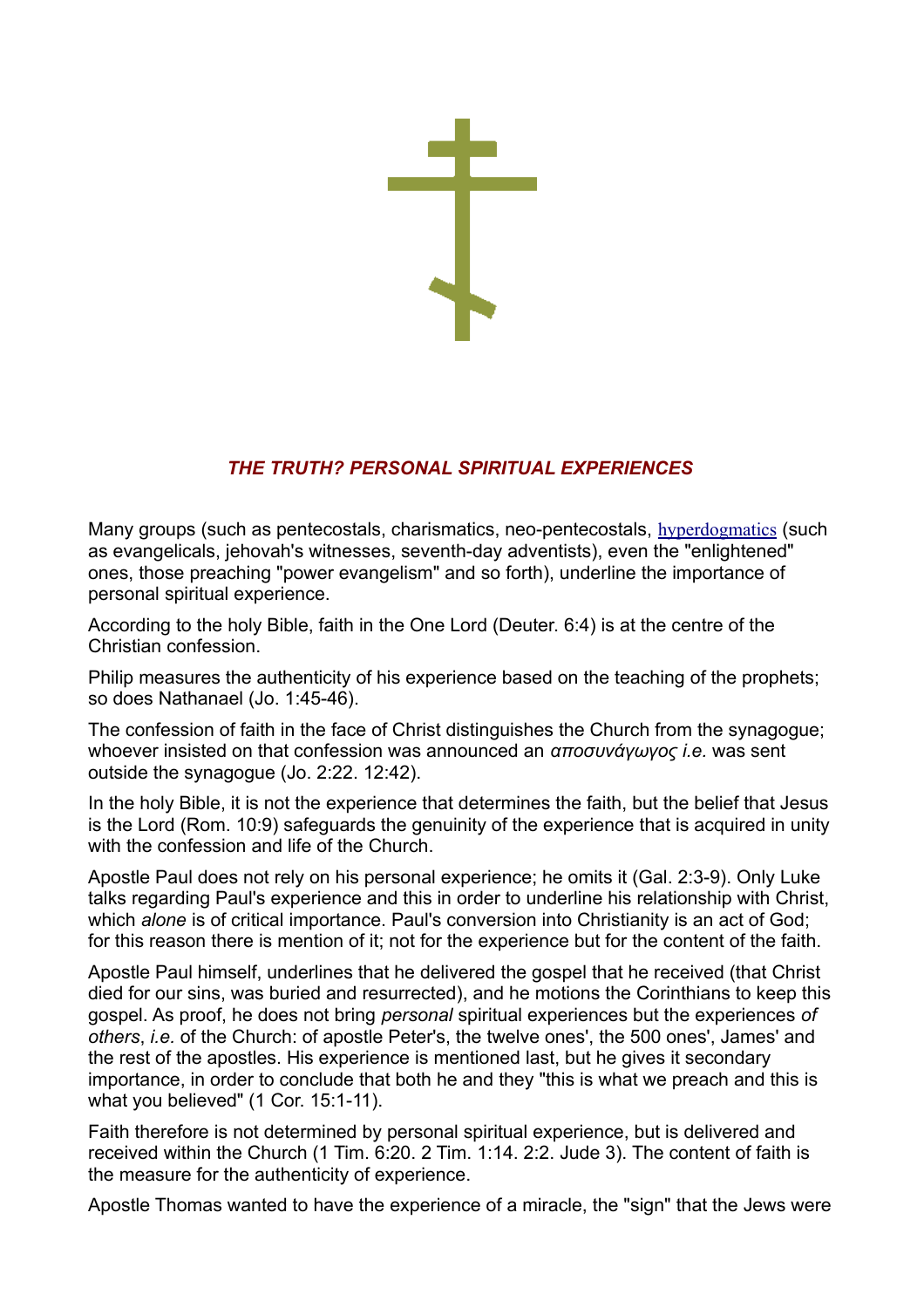asking for (1 Cor. 1:22); but this kind of faith is overcome by Christ; "blessed be those who did not see and believed" (Jo. 20:28).

The apostles undoubtedly had had a unique experience on the day of the Pentecost (Acts 2:2). But regarding the 3000 ones that believed to Peter's preaching, it is mentioned that they were staying "in the doctrine of the apostles, and in the communication of the breaking of bread, and in [the](http://www.eastern-orthodoxy.com/mysteries2.htm#the) prayers" (Acts 2:42).

The teaching, in other words, was not a result of everyone's personal experience, but of a pre-defined measure, harmonised to the life of the Church. Each one was called to accept this teaching as something that was binding and to "construct" his personal experience *based on this teaching*. This way, he could also be certain about the authenticity of his experience.

For not all experiences are genuine, coming from the spirit of truth (*c.f.* Exod. 7:10-11. 20- 22. 8:7.3 *etc.*). The holy Bible assures us that the one that violates and does not stay faithful to Christ's teaching "does not have God ... if anyone comes to you and does not bring this teaching do not take him into your home" (2 Jo. 1:9-10).

It is not the spiritual experiences of a christian or of a preacher of the gospel, that certify their authenticity, but Christ's teaching.

The Lord Himself ascertains that "spiritual experiences" will appear from false Christs and false prophets too; and, as a result, bring confusion and deceive even "the elect" (Matth. 24:24-25. 2 Cor. 11:13-15. Revel. 13:12-18. 16:14. 19:20). For this reason, apostle John suggests: "Dear friends, do not believe the spirits but test the spirits if they are from God for many false prophets have gone out in the world" (1 Jo. 4:1).

If someone is based on his personal experiences, it is easy for him to be deceived. If for example, someone considers the event of speaking tongues as a genuine spiritual experience and places it at the centre of spiritual life, assessing it to be an external "sign" for the "baptism by the Holy Spirit", it is certain that he will be deceived. He will consider this phenomenon as "proof" of a "new pentecost" and the group that projects such experiences as the "church of the latter days", as the "bride" that the Lord will receive. Then for him the Orthodox Church becomes "church by name", or even "whore Babylon", from where "God's children" must exit!

The Orthodox Christian is not in any such danger of deception, because he places his personal experience on an authenticity that is separated from himself, *i.e.* on the authenticity of God's will (Acts 5:29); his experience then is not subjective, it is not the result of demonic influence. The aim of every faithful person within the Church is not to have an experience, whether it be called "speaking tongues", "prophecy", "powers", "healing gifts" or whatever else (1 Cor. 12:29), but the "best road", love (*charity* in the translated KJV Bible, but the original reads *love*), which "does not ask things for itself" and is greater than both faith and hope (1 Cor. 12:31. 13:13).

This love refers at the same time both to God and to our neighbour and cannot be isolated from the other commandments (Mark 22:37-40. Gal. 5:14. 1 Jo. 4:16-21); "if you love me, you will obey my commandments and I will ask the Father and He will give you another Paraclete, who will stay with you forever, the Spirit of truth, that the world cannot receive (by themselves)" (Jo. 14:15-17).

The one not obeying the commands of the Lord does not receive the Holy Spirit, nor does he have genuine spiritual experiences, which are fruit of the Holy Spirit (Gal. 5:22).

Obedience to the teaching of the apostles, *i.e.* observing God's commands, is a sign of true *[theognosia.](http://www.eastern-orthodoxy.com/mysteries2.htm#theognosia)*

"Whoever knows God listens to us; whoever is not from God does not listen to us. From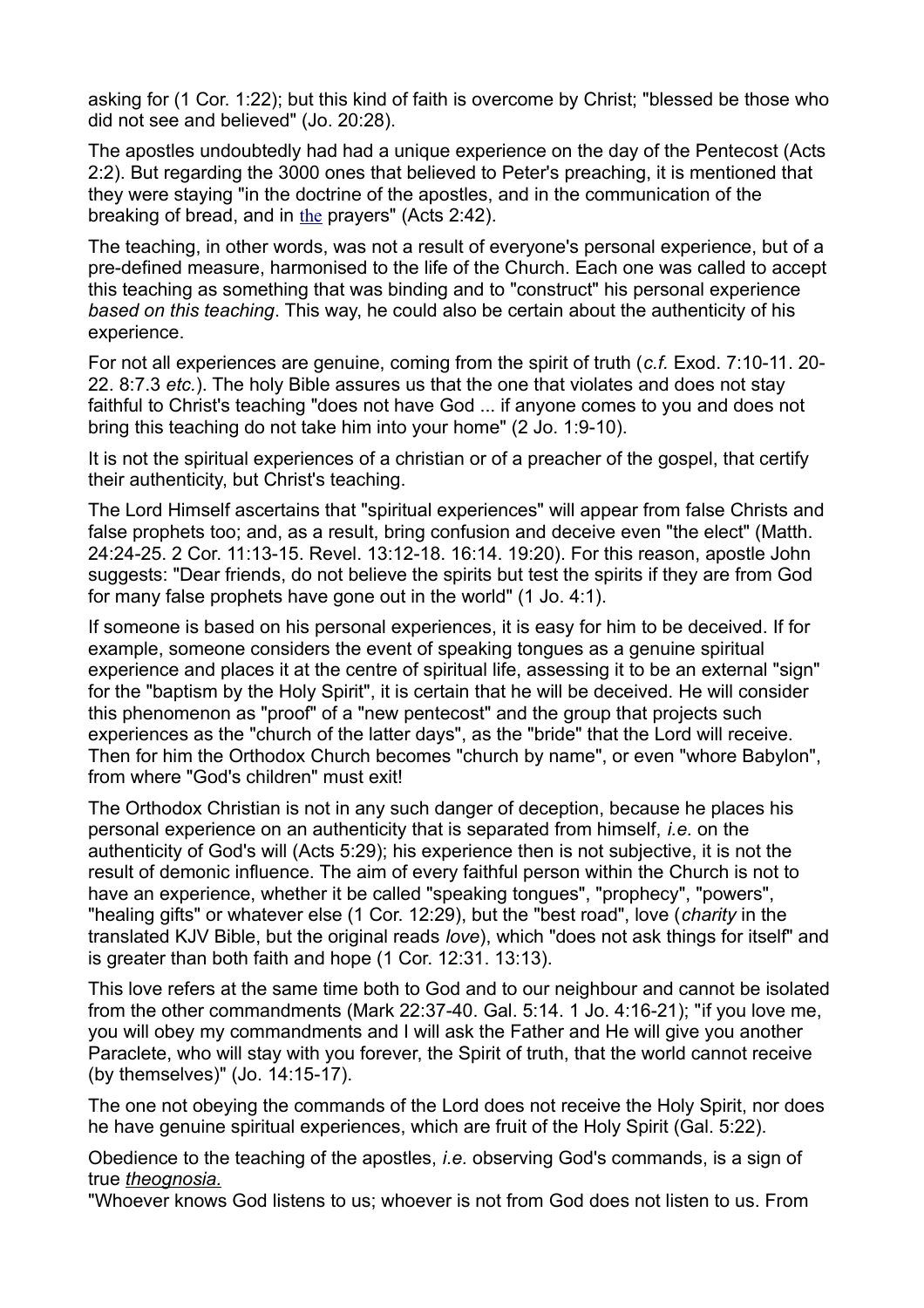this, we know the spirit of truth from the spirit of delusion" (1 Jo. 4:6).

"Absolutising" one's personal experiences can prove destructive to them. This is because experiences can be processed and created, with the aim of subjecting people and making them dependant upon the decision centres of the various groups, which call for "experiences" in order to "prove" that they have divine authority.

This danger does not exist in the Orthodox Church because spiritual experience is not absolutised. Even in the case of personal spiritual experiences, these, essentially, are not individual experiences, cut off from the faith, the worship and the life of the Church.

After all, in the Orthodox Church, it is not experience that determines the contents of the faith and the way of life, but the Church's faith and life in unity "with all the saints"; *this* is what "measures" the authenticity of a spiritual experience.

### *PENTECOSTALS*

### Church of the latter days?

The pentecostals claim that their mission is to constitute the church of the latter days, the church that the Lord will receive, and they call upon the so-called pouring of the Holy Spirit among the pentecostal groups of the 20th century as proof.

Apart from the fact that, according to the Bible, the Church exists *through* the centuries (*e.g. c.f.* Chapters [1](http://www.eastern-orthodoxy.com/orthodoxy1.htm) and [14](http://www.eastern-orthodoxy.com/mysteries04.htm)) and, therefore, could not have appeared for the first time in our century, we also notice that the Holy Spirit leads to unity and not to division (Jo. 16:13. Ephes. 4:3-5.13). The various pentecostal groups do not have "one faith", but present great differences in the teaching of their doctrines, even in the fundamental doctrine of the Holy Trinity (*c.f.* Chapter [18](http://www.eastern-orthodoxy.com/mysteries2.htm#trinity)). Generally, we see that the pentecostal movement has not contributed towards unity, but to an even greater division of the Protestant groups.

Pentecostals discern the "little flock", which according to them, coincides with the church of the "chosen", differentiated from the church of the "masses", which coincides with the "world"; they say, it is the "church by name", which is not harmonised with the spirit of God.

But this belief is opposed to the Scriptures (Matth. 13:24-30. 36-43. Rom. 14:4. Matth. 13:47-50).

The Bible underlines that one can have the correct faith (orthodox) and still be a sinner (Matth. 23:1-3), as well as to appear on the outside as leading a "holy life" and be a false teacher and/or a false prophet (Matth. 24:23. 2 Corinth. 11:13-15). For this reason, the combination of both these elements is suggested: correct faith *and* holy life.

The "little flock" of Luke 12:32 refers to the time of the New Testament and not today. The Church then was aware that she was against the great majority of the society, which had not yet accepted the christian faith. But at some point, in many places on earth, she stopped constituting the minority. This does not mean that "she fell into apostasy"! If we accept this view of the pentecostals, we must also imply that their movement (*e.g.* in South America) which became the majority in the meantime, fell into apostasy. It is proved therefore that the old distinguishing lost its meaning and that it is not possible to tie our Church down to the historical time of her beginnings (*c.f.* last section of Chapter [14](http://www.eastern-orthodoxy.com/mysteries04.htm)).

Joel's prophecy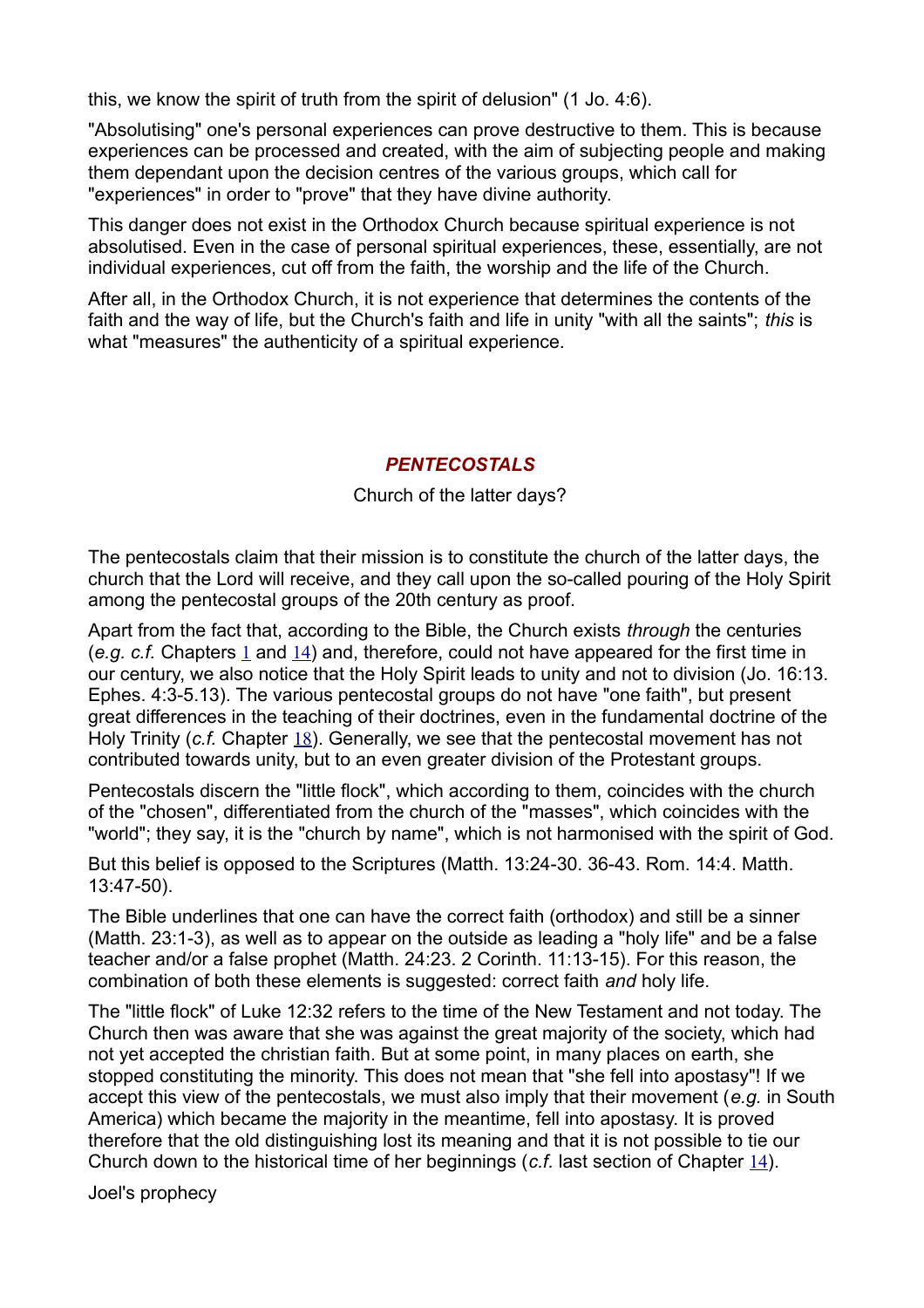Prophet Joel mentions: "And it shall come to pass afterward, that I will pour out my spirit upon all flesh; and your sons and your daughters shall prophesy, your old men shall dream dreams, your young men shall see visions; and also upon the servants and upon the handmaids in those days will I pour out my spirit" (Joel 2:28-29).

This prophecy is interpreted by Pentecostals in reference to our days. But this belief is erroneous. For this prophecy was realised on the day of the Pentecost; this is mentioned by apostle Peter: "But this is that which was spoken by the prophet Joel" (Acts 2:16).

When the Bible mentions regarding the "latter days", it takes into consideration only those days beyond which we expect nothing more; it is a series of events that ensure man's salvation.

For this reason, Christ's incarnation constitutes the beginning of the latter-days period; its end is Christ's second coming. So: "early" days are the days of the patriarchs and prophets, whereas "latter" days are the days that started with Christ's nativity and with His apostles!

This is the teaching of the Holy Bible (1 Cor. 10:11. 1 Peter 1:18-20. Jude 18). Before Christ's second coming we do not expect another "pouring" of the Holy Spirit or "second pentecost", but the "pouring" of the spirit of the Antichrist, *i.e.* of a demonic spirit (2 Thessal. 2:3) !

The reference of Pentecostals to the verse Joel 2:23 is unjustifiable. For there is mention there about "the early [=[winter](http://www.eastern-orthodoxy.com/mysteries2.htm#joel)] rain and the latter [=[spring](http://www.eastern-orthodoxy.com/mysteries2.htm#joel)] rain as in the beginning"; it does not refer to some new, unknown till that moment event. In order for earth to grow and bear fruit, it doesn't only need the winter rain, but the spring rain too; these are the best conditions for fertility. Therefore the people do not need to be "afraid"; the "animals of the plains" are not going to suffer from the "pasture"; the trees will bear a lot of fruit, "the fig-tree and the vine", the "threshing-places" will be full of corn, and the pits beside the presses will overflow "with wine and olive-oil"; all will be happy and glorify the Lord for this blessing (Joel 2:21-28).

The "spring rain" is the yearning of the cultivators (Zech. 10:1), who await not only the winter rain, but the spring rain too (James 5:7-8).



If we take seriously the view that the verse James 5:7 refers to our times, then we must deduce that after the Pentecost there is winter rain. So, will we have overall three pentecosts???

Therefore we see that the Pentecost is one, unique and never-repeated; as one is the incarnation of the Word of God, His crucifixion and His resurrection!

#### The charismata

The Orthodox Church believes that the Holy Spirit, that "resides" in the faithful one's soul, creates a new reality, which becomes perceived by the spirit-carrying man in the same way a pregnant woman feels the embryo inside her womb, and this perception is expressed on the outside by wondrous events.

These phenomena in the life of the spirit-carrying people are not "ecstatic", but a result of the residence of the Holy Spirit (Rom. 8:9. 1 Cor. 3:16).

It is not the power of the saints that does miracles, but the grace of the Holy Spirit; but the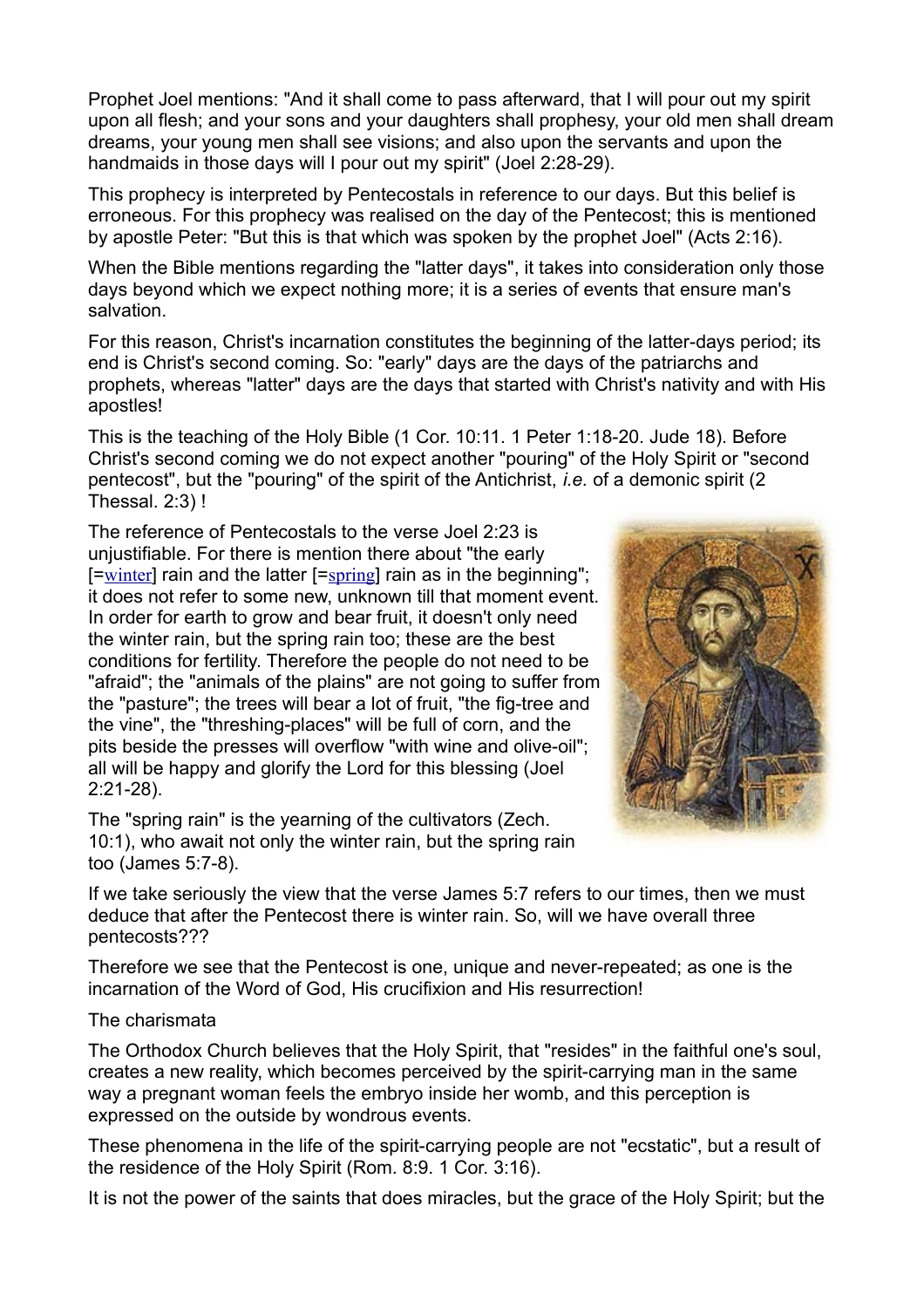saints made God's will to become their will, inside them lives Christ (Galat. 2:20. Rom. 14:8) and they walk "in the Spirit" (Rom. 8:4. Gal. 5:25). This way they are internally informed of the power and will of the Spirit, in order to be able to say: "but such as I have give I thee: In the name of Jesus Christ of Nazareth rise up and walk" (Acts 3:6), or "Tabitha, arise" (Acts 9:40). The genuine [charismata](http://www.eastern-orthodoxy.com/mysteries2.htm#charisma) therefore presuppose the residence of the Holy Spirit (*c.f.* Chapter [21](http://www.eastern-orthodoxy.com/mysteries2.htm#personal)).

But this is not achieved neither by the external techniques of the Pentecostals, nor "automatically"! It presupposes the internal cleansing, which is not only the result of the divine act but also the result of the human effort. Man must prove with his own sweat that he truly wishes to receive the grace and that he is ready to sacrifice everything for it (Matth. 13:44); the coexistence of the grace and sin is impossible. The true [charisma](http://www.eastern-orthodoxy.com/mysteries2.htm#charisma) is not given independently of the spiritual readiness of man; it is not granted without the existence of moral progress (Mark 4:28).

The fact that God does not respond automatically (like a machine) and "instantly", like many neo-Protestant and pentecostal groups believe, is proved even by those exceptional and extraordinary cases mentioned in the holy Bible: Cornelius was a convert, "a devout man, and one that feared God with all his house ... and was constantly praying to God for all" (Acts 10:1-2); the Ethiopian eunuch, the official of Candace, was studying carefully the word of the prophets; he was prepared to be baptised and receive the grace (Acts 8:27- 28).

The charismata that God offers constitute reality in the life of the Church (Rom. 12:4-8. 1 Cor. 12:4-11. 27-28). They are not received by force, but are given as a gift to the humble souls. Not with the aid of techniques, but based on the divine will. The Holy Spirit distributes the charismata *as* He wants (1 Cor. 12:11. Hebr. 2:4), *when* He wants, and *for the purposes* He wants!

This is the meaning of the word *charisma*; it means something that is given for free and in that case it is given "from above" (James 1:17); it cannot become the result of forcing God to give it to man by techniques! The grace "blows" wherever it wants (Jo. 3:8); nobody knows where it comes from and where it is going! God defines this: *when* It will come and *to whom* It will come to; *H*e defines the targets and *not* man. Man can only accept the grace and submit himself to God's will (Rom. 9:16).

All the charismata of the Holy Spirit have as their purpose the "construction" of Church (1 Cor. 14:1-28. Ephes. 4:11-13). If someone is not united with the Church and does not "construct" the "one body" (Ephes. 4:4), but divides it, is not a true charisma-carrier or *charismatic* (1 Cor. 10:17. 12:12-31. Ephes. 4:4.11-12. Collos. 3:15). If someone preaches that he has the prophetic charisma and does not preach God's teaching, talks "in disrespect"; his charisma is not real, he is a false prophet (Deuter. 18:20-22); even if he presents "signs and miracles", these do not stem from the Spirit of truth, but from the spirit of delusion (2 Thessal. 2:9-12. *c.f.* Matth. 24:24. Revel. 13:13-14).

The experiences of the Pentecostals

The experiences of the Pentecostals are not fruit of the Holy Spirit. They are created with special techniques. Let us take as an example one of the largest pentecostal groups, the "Free Apostolic Church of Pentecost" and their mission in Greece. We will base our arguments using as evidence their own pamphlets and recorded speeches of their "pastor" Mr. L. Fengos. (The movement uses today the internet via the web page <http://www.christianity.gr/>).

This movement connects ill-fate with the situation of the "latter days", that is described in the holy Scriptures. Thus, it presents an important problem that indeed does occupy man's thoughts today: "Where are we headed? What will become of us?"; this is the title of a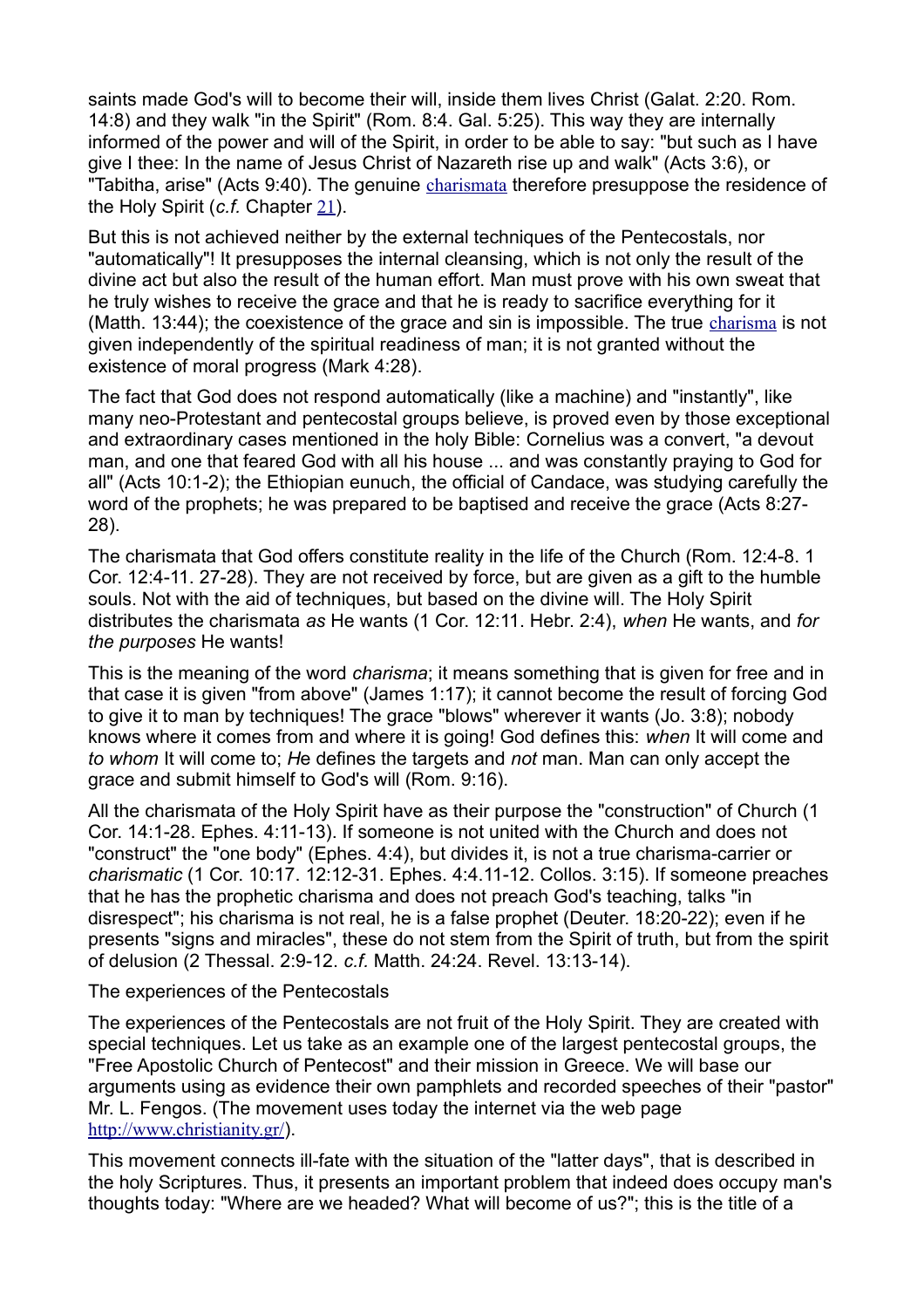pamphlet that underlines that humanity is going "everyday from worse to worst"; instability, anarchy, terrorism, wars, corruption ... Nothing can stop the problem. Everything shows that "the time of Christ's coming is near". Faced with this reality, man is not called to react, affecting his environment in a positive way or change the social structures, but instead to enter himself in the "church of the saved ones", to prepare himself for the "receiving"!

The christian churches are identified here with the "churches by name", with the "whore Babylon"; they do not constitute the "solution". The only way out is the "church of the chosen ones", that is represented by the movement. This church constitutes the fulfllment of Joel's prophecy, the final pentecost! Whoever enters in it, becomes greater than all the prophets, even greater than John the baptist! (cassette 25/1/83).

The technique used by this group creates an environment and instances of suggestion.

First, there is a sermon, during which hymns are added, and at some point the pastor calls the new converts to make the first step to "salvation":

"If any soul wants to give itself to Christ whole-heartedly, it can come here at the front and kneel and say: 'Christ, save me and show mercy upon me, consolidate me too with your Holy Spirit' ... ". Afterwards, the hymns continue to be chanted and finally the pastor motions: " ... if you want to submit yourself to Christ, say: 'Lord I want too' ... . Take a pillow, kneel, and He will save you ... "! After this, the hymns start again ... (cassette 1/6/82).



"Say: 'Lord, I want to be reborn by You'; you *can* say it, say it this morning: 'Lord, today I want You to rebear me'... Cassette 2/3/80). "This morning I have to say to those that have not been reborn that the wind is ready to blow in their heart ... " (cassette 2/3/80).

"We will chant the hymn 'You must be reborn' ... and I want this morning, if someone has not been reborn, to be reborn. Is there any soul here that was not reborn? Let them raise their hand!

- Indeed! If you haven't been reborn, this morning you must be reborn".

After the chanting of the hymns is over, the pastor continues: "If anyone wants to be reborn, let them come to the front. Kneel and say: 'Lord, rebear me'; not those reborn, but those that have not been reborn yet. Come to the front, take a pillow, kneel and say: 'Lord, rebear me' ... ". The chanting of hymns continues afterwards (cassette 2/3/80).

This "ritual" is followed up in all gatherings so that, in time, a feeling of inferiority is developed inside whoever has not yet been "reborn". Then he too decides to come forward, take a pillow, kneel, and say: "Lord, rebear me". After this, he will want to receive the "baptism by the Holy Spirit". And, since speaking tongues is a necessary "sign" in this group, he will soon start to "speak tongues"!

This way, a desire from within develops for the construction of such "events". This is essentially a special method of praying in a particular ecstatic atmosphere and environment, in which enthusiasm is let loose. The need for such experiences creates an atmosphere of psychological pressure, for in the case when someone does not have these spiritual experiences, this is attributed to the fact that he doesn't believe correctly!

This psychological pressure increases especially in those groups that believe that there is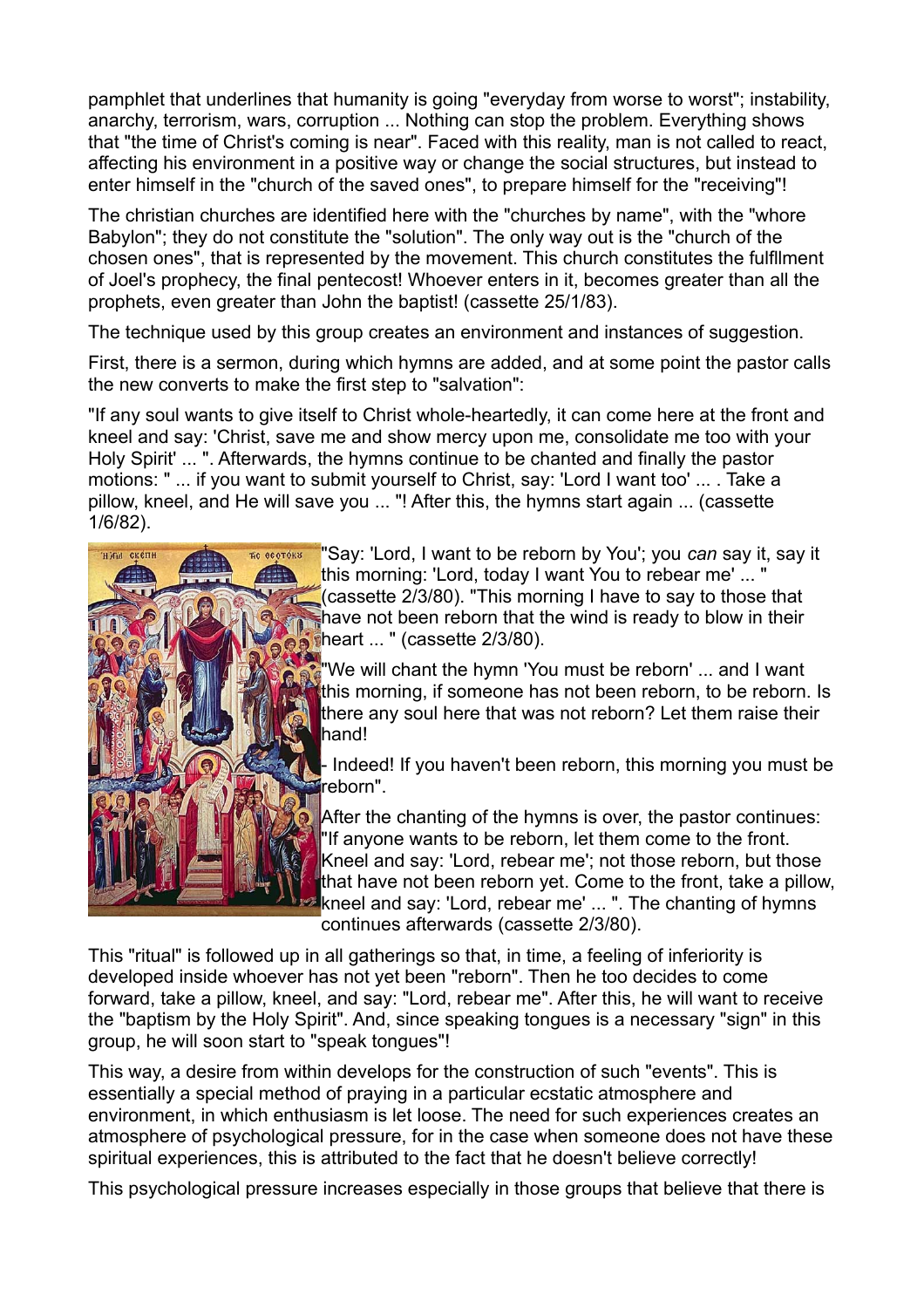no experience of salvation without the baptism by the Holy Spirit.

But this way, the boundaries between the act of the Holy Spirit that creates genuine spiritual experiences like the one of apostle Paul's (1 Cor. 12:1-3) and subjective or even demonic situations, that lead to "experiences", vanish. Man can no longer discern the genuine from the non-genuine and considers situations that are interpreted based either on man's natural abilities or even as demonic influence, to be "residing of the Holy Spirit".

On the other hand, the teaching that the "baptism by the Holy Spirit" is expressed by the phenomenon of speaking tongues, enacts psychological pressure to the followers, because they think that they *must* have this experience, in order to be included among the chosen ones (the "elect"). Thus, a lot of them are led to disappointment and to desperation, not to the freedom "in Christ". This problem is recognised even by basic factors of the pentecostal movement.

L. Steiner, manager of the Swiss pentecostal mission, notes: "This erroneous teaching on baptism by the Holy Spirit is the reason for many heresies and deviations in the pentecostal movement ... the number of those that were not helped [*i.e.* did not receive the "baptism by the Spirit"], is much larger than anyone could possibly imagine. The correction of the teaching on baptism by the Holy Spirit is a need of absolute priority" (*c.f.* Reiner - Eggenberger, 154).

According to the Orthodox Church, the spiritual life is not comprised of ecstatic events. Ecstasy calls for man to leave his self and to meet God outside his self. This, according to the Orthodox faith, is an expression of an evil spirit. Life "in the Spirit" presupposes the union of man with the Holy Spirit, the "residing" of the Holy Spirit (Rom. 8:11. 2 Tim. 1:14).

#### Speaking tongues

First of all, we must note that the phenomenon of speaking tongues is not new. It was known in ancient Greece (*Pythia* in Delphi) and to other non-christian religions, *e.g.* among the *Derbisides*.

Historian Eusebius refers to *Montanus* that he was being inspired by a spirit of delusion and would start to "enthuse" and "speak tongues", prophesying "things different from the old tradition and succession custom of the Church" (Euseb. Eccles. Hist. E 16, 7, EPE 2, p. 170).

Such phenomena appeared in the 17th century among the *ugenottes* and in the 18th century among the *yansenites* of France. In England, this phenomenon appeared among the *quakers* and *methodists*, to the *mormons*, and to other american heresies.

But in these cases, this was a sporadic phenomenon and thought of as an expression of piety. To the new movement of Pentecostals, this is not any more an exception, but a doctrine, a rule. It constitutes proof that the faithful one has received the completeness of the Holy Spirit (even if not "enforced" in all pentecostal groups) and, therefore, the certainty of his salvation. It was therefore only natural that the internal desire and strong tendency to experience such phenomena be cultivated. Thus, without realising it, a special psychological method was developed, aiming to lead to such experiences.

Pentecostals refer to the event of Pentecost and underline that this was not a unique event, but is repeated to each one of them. In the same way the Apostles spoke "in strange tongues", this way too they, today, via the "baptism by the Holy Spirit", speak "in strange tongues".

We do not know if the apostles *literally* spoke the tongues mentioned in the Bible (Acts 2:9-11). The fact is that the apostles would speak and each one of the listeners would hear their words in his own tongue/dialect (Acts 2:6-8). They were speaking "in the Holy Spirit".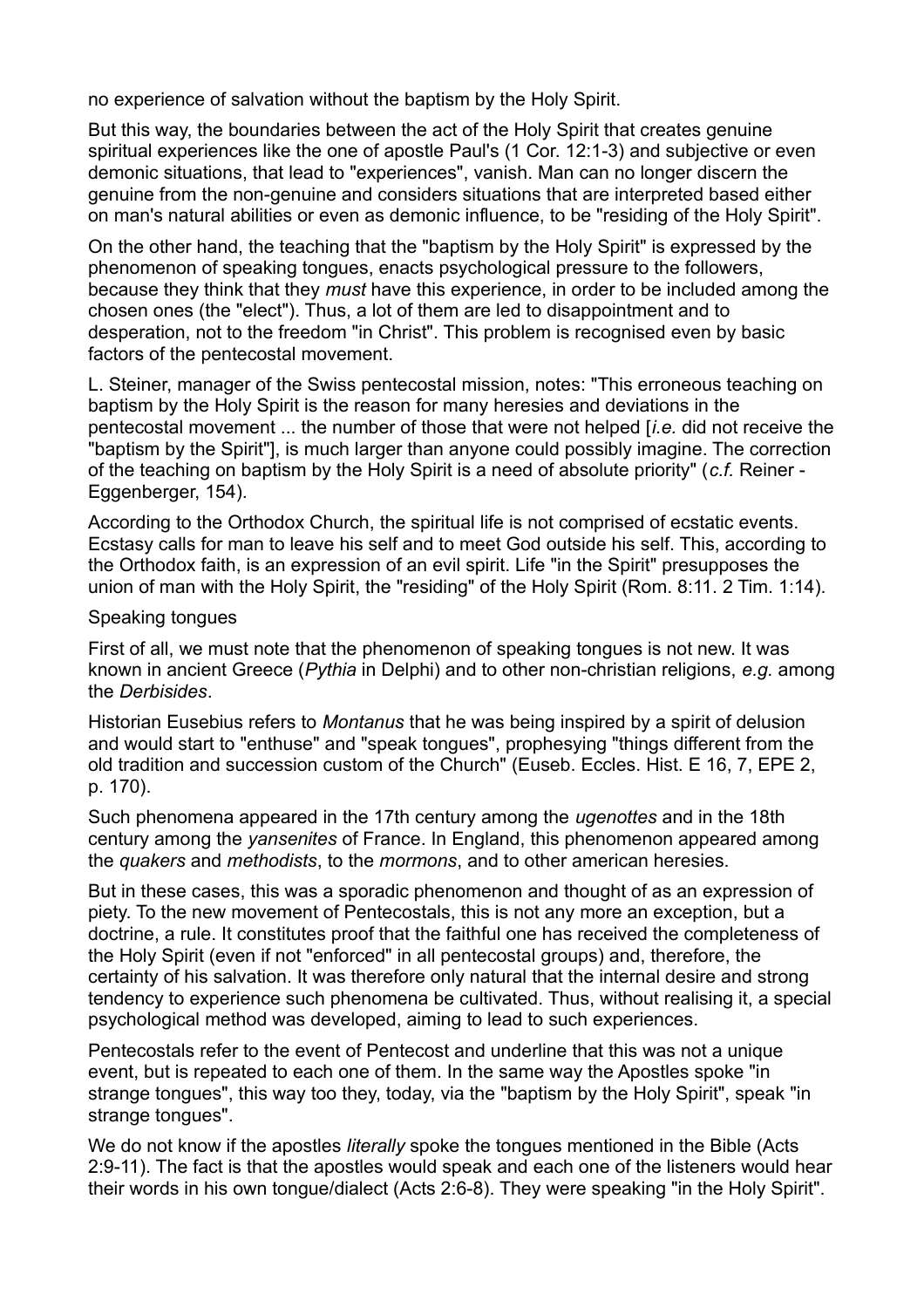The event of the Pentecost was the "inauguration" of sermon, by the power of the Holy Spirit. And those times needed this, because the "world" was spiritually uncultivated! In this way, God declared that many nations would enter the Church and His name will be glorified in all tongues. It was also a symbol of unity, cancellation of the event of Babel, where the tongues had been confused!

Another kind of speaking tongues is the "speaking of strange tongues" (1 Cor. 14:2-5). Now, this "speaking of tongues" by the apostles, had as its main purpose preaching, but "he that speaketh in an unknown tongue speaketh not unto men, but unto God: for no man understandeth him; howbeit in the spirit he speaketh mysteries." (1 Cor. 14:2).

The speaking of tongues of the Pentecostals is not a means that provides unity; it continually creates new schisms in church. Pentecostals claim that these constitute repetition of the Pentecost, but the "tongues" they speak are not understood. On the contrary, during the Pentecost, all would understand the apostles, even the ones that were mocking them (Acts 2:6-13).

The "speaking of tongues" mentioned in 1 Cor. 14:2-27 is not considered by apostle Paul an important charisma, nor would all the faithful ones receive it. It played an absolutely secondary role in Church and, in time, it was effaced.

Already from the time of St. John [Chrysostom](http://www.eastern-orthodoxy.com/orthodoxy1.htm#Chrysostomos), this charisma had dulled, for he himself mentions:

"In the old days, there existed people that had the charisma of praying together with the charisma to speak tongues ... " (Chrys. , speech 35, to 1 Corinth., EPE, p. 464).

The "signs" mentioned in Mark 16:17-18 were confirmed (Acts 10:44-45). But this "speaking of tongues" was not something compulsory for all the faithful people.

"Not everyone has the power to work miracles or to heal diseases or to speak in strange tongues..." (1 Cor. 12:28-30), and the apostle underlines that we must set our hearts "on the more important gifts" (1 Cor. 12:31), such as love, for "there are gifts of speaking in strange tongues, but they will cease", whereas "love is eternal" (1 Corinth. 13:8).

The phenomena described in Acts 10:44-46 (Cornelius), Acts 8:14-17 (in Samaria), and Acts 19:1-6 (in Ephesus), were exceptional cases, that God decided for them to happen, as of course the case of the thief on the cross was an exceptional one too (Luke 23:43). The phenomenon of speaking tongues never became of central importance in the life of the christian Church, nor is it connected to the central contents of the gospels.

Apostle Paul takes a critical stand against this phenomenon (1 Cor. 12-14) and is very cautious regarding the use of "speaking tongues" in gatherings. He motions that its use must be confined to private use (secret praying). With his intervention, he wanted to correct a preposterous situation: the Corinthians were doing exactly the same mistake with the present-day Pentecostals, namely over-stressing the "sign" of "speaking tongues" (1 Cor. 14:2-18).

Contrary to this behaviour of the Corinthians, Paul underlined: "Yet in the church I had rather speak five words with my understanding, that by my voice I might teach others also, than ten thousand words in an unknown tongue" (1 Corinth. 14:19). "Tongues", he says, "are for a sign, not to them that believe, but to them that believe not" and if someone uninitiated (unlearned or unbeliever) enters, he will say that "ye are mad" (1 Corinth. 14:22-24).

Apostle Paul therefore did not motion people to speak "tongues" (1 Cor. 14:19). After all, "speaking tongues" in gatherings was not "self-sufficient"; it needed interpretation (1 Cor. 12:10. 30. 14:13. 26-28).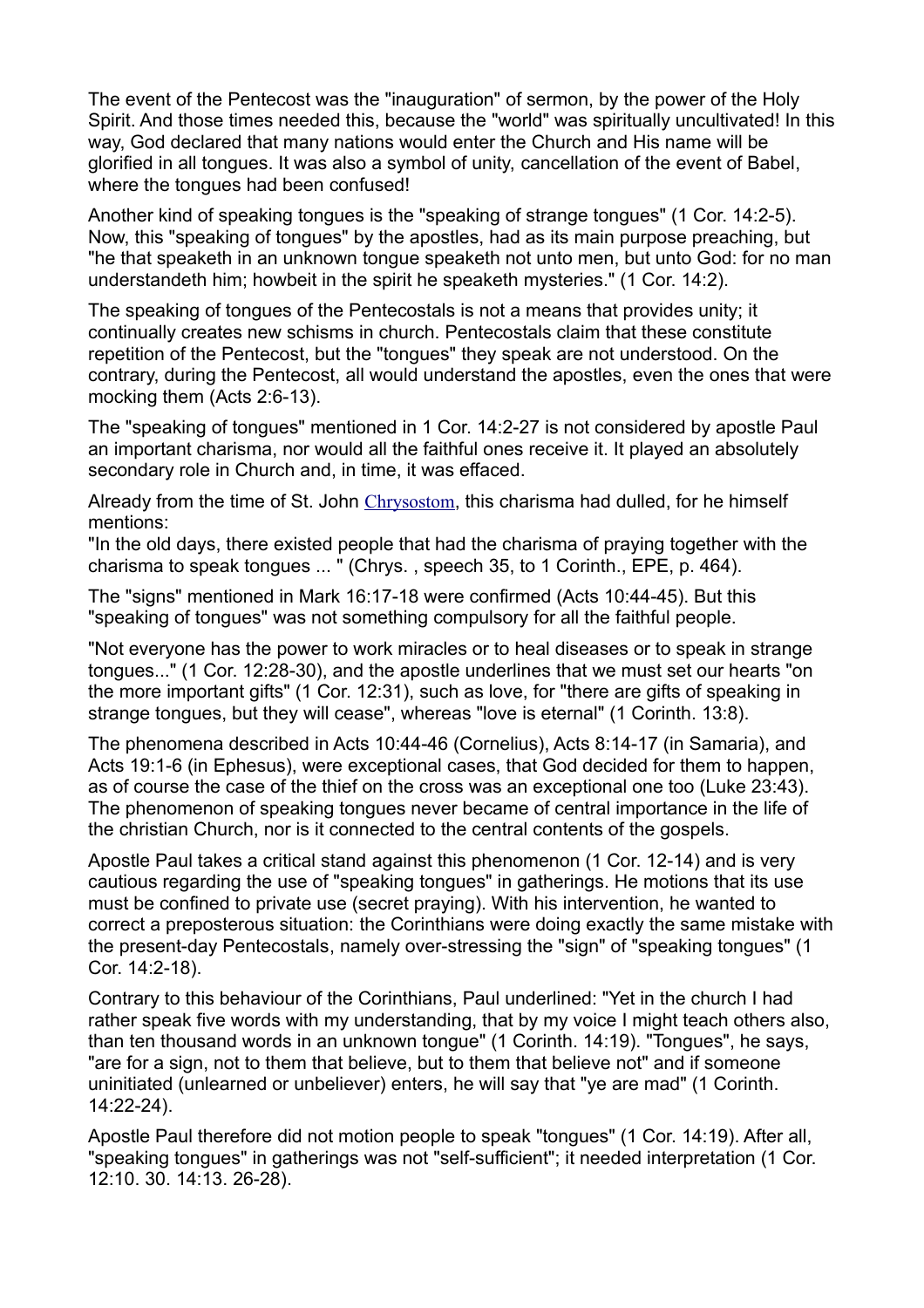In fact the apostle places "speaking tongues" at the lowest level of charismata (1 Cor. 12:28) and in some verses he does not even mention this charisma at all (Rom. 12: 4 *etc.*) .

## *COMPULSORY CELIBACY OF BISHOPS*

*Question*: Why do the Orthodox forbid marriage for bishops, since apostle Paul explicitly says: "A bishop then must be ... the husband of one wife ..." (1 Tim. 3:1-2) (KJV Bible)?



*Answer*: To examine this verse more closely we must resort to the koine text, for the translation fails to bring in some other points. The original then in Greek reads: "dei ton episcopon mias gynaikos andra (esti)" (= "*must the bishop (of) one woman man (be)*"). I will agree that the "andra" refers to the word "man" in the sense of "husband"; the usage of the word in the same context is kept in modern Greek too.

*Two things must be considered here:*

*(a) where the stress of this phrase should be placed, and*

*(b) what "bishop" ("episcopos") means in the New Testament.*

Let us first note that the word *bishop* used in the translated Bibles corresponds to the Greek word *episcopos* which means *overseer.* In all translated Bibles, wherever you see the terms *overseer* and *bishop*, both

correspond to the same word (*episcopos*) from the koine text.

Also, the word *elder* used in some Bibles is identical to the word *presbyter*, for the word *presbyteros* (from where *presbyter* stems), which is used in the koine text, in Greek means *elder*. Usually such Bibles will use either the word *presbyter* or *elder* but not both, so therefore this matter need not bother us anymore (simply think of the words *elder* and *presbyter* as having the same meaning in both the Bible and in today's usage). I will use the word *presbyter* henceforth in these notes; however, if in a Bible you see the word *elder* instead, it is the same thing.

Let us start:

(a) The stress of the sentence "*dei ton episcopon mias gynaikos andra*" must not be placed on the word *dei* which means *must* but on the words *mias gynaikos* (=of one woman) which means something different, namely, that the bishop must have married one woman (whether she is still alive or has passed away) and not married [more than once](http://www.eastern-orthodoxy.com/mysteries2.htm#bishop) in his lifetime. We must not place the stress on the word *dei* but on the word *mias* because the apostle suggests celibacy to the everyday christians, saying: "for I would that all men were even as I myself" (1 Corinth. 7:7-8), in particular celibate, and in verse 38: "so then he that marries doeth well; but he that marries not doeth better", where, looking back at the koine text *marries (marries not)* corresponds to *εκγαμίζων(μη εκγαμίζων)* , *i.e. is coming (is not coming) into matrimony* which means simply *gets (does not get) married*. So in plain English verse 38 says: "so then he that marries does well; but he that does not marry does better". How then would the apostle wish to *impose* a law of matrimony (by the word *dei*) for bishops (who, after all, as overseers of the rest of the Church, must follow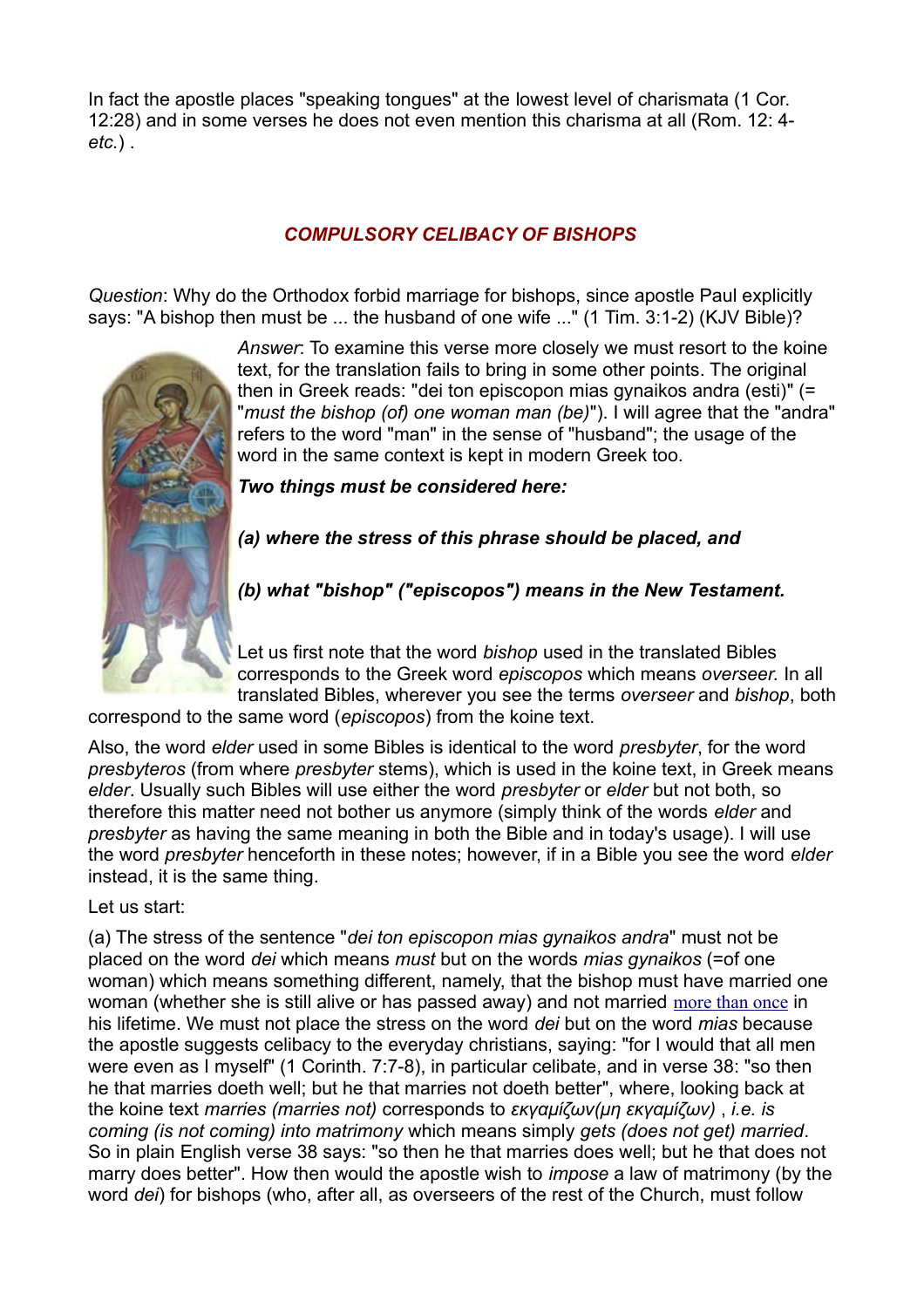laws at least as stringent as the rest)?

So we see that those Protestants that have abolished celibacy in their ranks, and therefore imposed a law of matrimony, are clearly in the wrong. But could also the Orthodox be wrong by *[imposing](http://www.eastern-orthodoxy.com/mysteries2.htm#imposing)* a law of celibacy? And we come to the meaning of the word "bishop" in New Testament in (b). As a convention to avoid confusion, I will use capital initials for the word's usage in New Testament times (*i.e.* Bishop) and small initials for the word's usage today (*i.e.* bishop).

(b) "*Bishop*" in the New Testament means *presbyter*. This is obvious from many verses of the New Testament. In his epistle to Philip. 1:1, apostle Paul writes "with Bishops and Deacons". Could it ever be possible in one city, the Philippians, to have many bishops? There would be only one. But here it talks about many Bishops. Therefore they must be the presbyters. The same can be said about Ephesus, where the words *Bishop* and *Presbyter* [alternate](http://www.eastern-orthodoxy.com/mysteries2.htm#bishop2), having the meaning of *presbyter* (Acts 20:17.28).

Therefore there too, he talks about presbyters who are called *Bishops*, for it was not possible to have many bishops in Ephesus. We will come to the same conclusion by examining other verses from Paul's epistles in the Scriptures.

So the obvious question now arises: who were the *bishops*, in today's sense of the word, at those times?

*bishops* in today's sense of the word, were then the Apostles. This is clear from the Acts 15:2 verse, were it says: "unto the Apostles and Presbyters", verse 4: "of the Apostles and Presbyters", verse 22: "then pleased it the Apostles and Presbyters", verse 23: "the Apostles and Presbyters". Therefore the distinction between the *Apostle* and the *Presbyter* is quite clear, in these verses. The Apostles were superior to the Presbyters (in rank, for hierarchical purposes), therefore they were their *bishops* (= *overseers*). After the death of the Apostles, their successors received the name *bishop*, which was separated then from the name *presbyter*, as can be seen by the words of the apostolic Father Ignatius (d. 107), who names the three ranks clearly : "Bishop, Presbyter, Deacon" (Magnesius VI, 1).

Conclusion: The Apostle saying "*dei ton episcopon mias gynaikos andra*", means: "the presbyter must/may (?) be the male spouse (husband) of one woman (whether she is still alive or has passed away), and not get married more than once in his lifetime (even if his wife has passed away)". The question mark of course was placed in the above sentence because we must also remember that the stress of the sentence must be placed on the *mias* and not the *dei*, giving finally the following: "it is possible for the presbyter to marry; if he does however, he must be the husband of one woman in his lifetime".

Indeed, this is done today by the Orthodox: the presbyters either get married (the various *vicars*) or stay celibate (the *[hieromonks](http://www.eastern-orthodoxy.com/mysteries2.htm#hieromonks)*). We therefore see that the celibacy of "Bishops", namely of the presbyters, does not oppose the Holy Scriptures.

And to finish the topic, we turn our attention to today's (Orthodox) *bishops*, the successors of the Apostles. Following the example of many of the Apostles they stay celibate, like they did, and never marry. Since we have seen that bishops today are the successors of the Apostles, therefore celibacy makes sense to be imposed on them (they can thus dedicate all their time to their flock and to God, something which is of course liked by God, namely celibacy). Of course during the Apostolic times bishops were allowed to marry. In fact the very Apostolic canons talked about how married bishops should conduct themselves. However celibacy was highly praised by them. This is of course now a matter of the external evolution of the Holy Tradition. The first bishops could marry. But the first bishops (and other priests) were also wearing *papalithra* and were [shaven](http://www.eastern-orthodoxy.com/mysteries2.htm#shaven), elements which were later on changed as part of the external evolution of the Church, and became long beard and vestments (with the Orthodox "shovel hat"). These external elements wisely evolved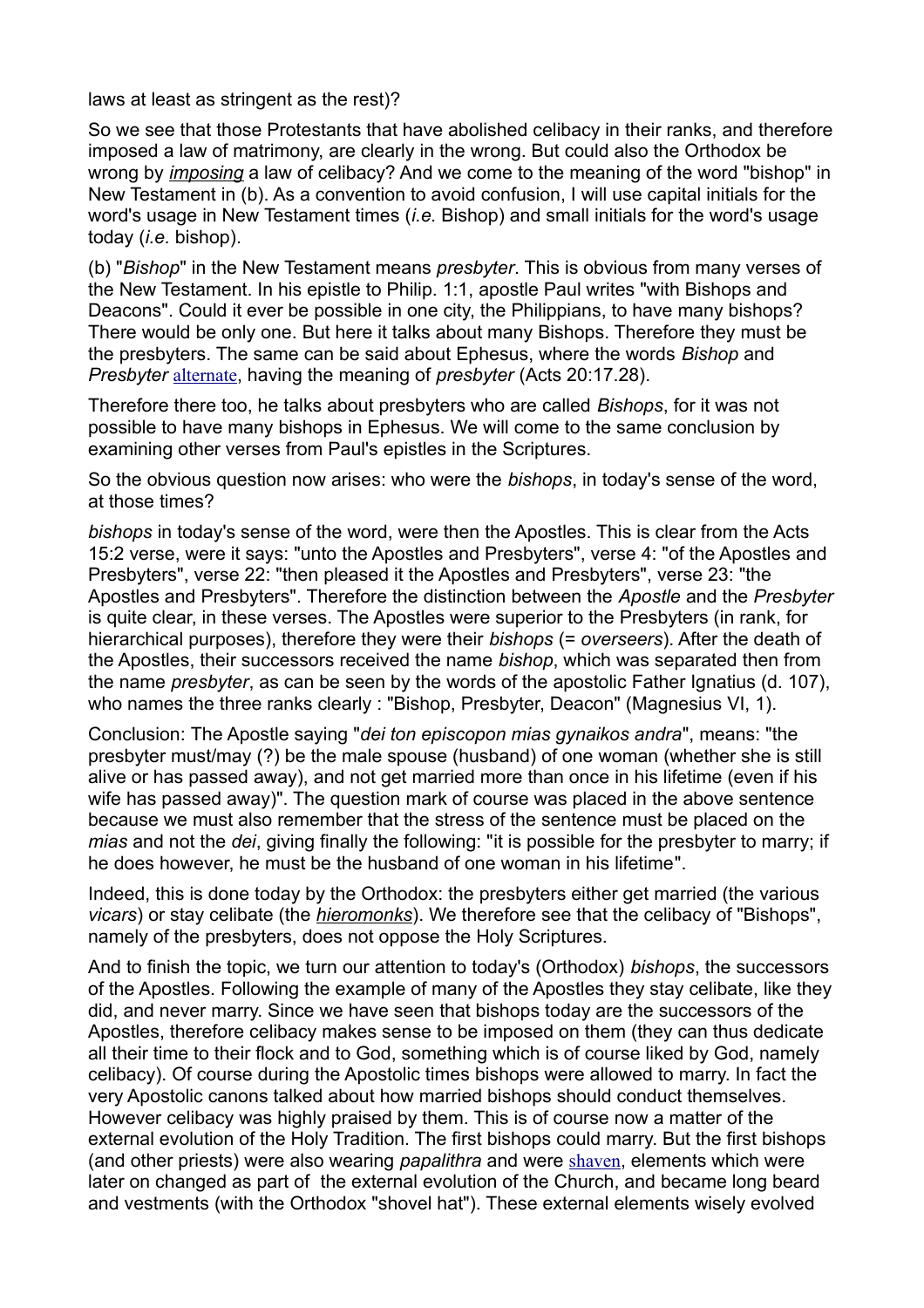into the ones we have had for centuries now; indeed, the vestments and the celibacy of the bishops in particular, received a great importance and were sanctioned at Synods, and became of central importance in the life of the Church. Since the Bible not only does it not contradict the existence of such elements but implies that they are the best road (even the Apostles being the Bishops Universal, *i.e.* travelling missionaries that would set the first local bishops around the world, even though they were not all unmarried, lived a difficult life of celibacy, struggle and even martyrdom after they followed Jesus), the Tradition (and we have seen the great importance of the Divine Tradition which has survived till today, always engulfing at its centre the Tradition of the Bible - which is part of the Divine Tradition of course - through the Oecumenical Synods), is well in Its own right to establish such regulations, totally in harmony with the life of the Church and the belief of the Church of Christ to date. This is exactly what it means that Christ is at the helm always, the head of His Church.

Note that the Church as a whole is the Sole Judge of the Tradition and has a right and an obligation to examine and even modify or cancel the external Tradition. To understand how this is and what this means, please read [here](http://www.eastern-orthodoxy.com/calendar.htm#asterisks) (and preferrably the whole of that chapter as it is a good practical example of what Tradition is and what it is *not*).

And how about celibacy among everyday christians (laity), which was implied in 1 Cor. 7:7- 8 as we saw above? One example is the *monks* who are not priests (*i.e.* monks who are not *priestmonks*) (see also notes on [Monasticism](http://www.eastern-orthodoxy.com/mysteries07.htm)). Of course, both male and female lay people are allowed to follow this road of celibacy.

#### A little thought

Every person is called to follow his or her own martyrdom for Christ. We have three roads to martyrdom: the bloody martyrdom where the martyrs die for Christ, the ascetic martyrdom, where the person (priest, monk, nun *etc.*) sacrifices his or her pleasures of the flesh to follow the narrow path of ascetisism, and finally the martyrdom through matrimony, where the spouses sacrifice their self for their other half and for their siblings, giving up their self-centredness and self-love for their beloved ones and for all. It is possible for someone who lives in the world and has not become a monk or a nun to reach a higher level of spiritual clarity. For example, the ascetic genius and hermit, Antonios the Great, recalls a story when He asked God to show him a person more spiritually advanced than himself. God sent him to a small village. When Antonios the Great arrived there, he saw that the man he was seeking was a humble shoe-maker who lived in a small hut with his wife and children. He did not expect this (he expected probably some hermit or another ascetic) and asked the man to tell him a little about himself. The man replied: "What can I say about myself? I live in this place with my wife and children, and make shoes for people. While I sit here and work I often think, while watching the people pass by, how much more each one of these people deserves to go to Heaven, so much more than me!". And the saint admired his reply and thanked God for the lesson He sent to him.

And indeed my friends. Nothing helps us ascend faster than knowledge of how spiritually low we are, how much more others deserve to go to Heaven than us, because if we truly were spiritually advanced, we would be able to truly help others with our prayers and even heal them.

If I had one tiny spot of faith in my heart, I would not need to write any of this! But because I am of such a low spiritual progress I can only hope that someone might get some help from these pages. For that simple shoe-maker if he lived today and we knew of him and he was praying for us (he is certainly praying for us from the triumphant church), he could help you, dear reader, much more than all the knowledge of the internet put together! Because we must not only satisfy our intellect, believe that we love and believe in God through our intellect, but also our heart must follow accordingly. And that is what is needed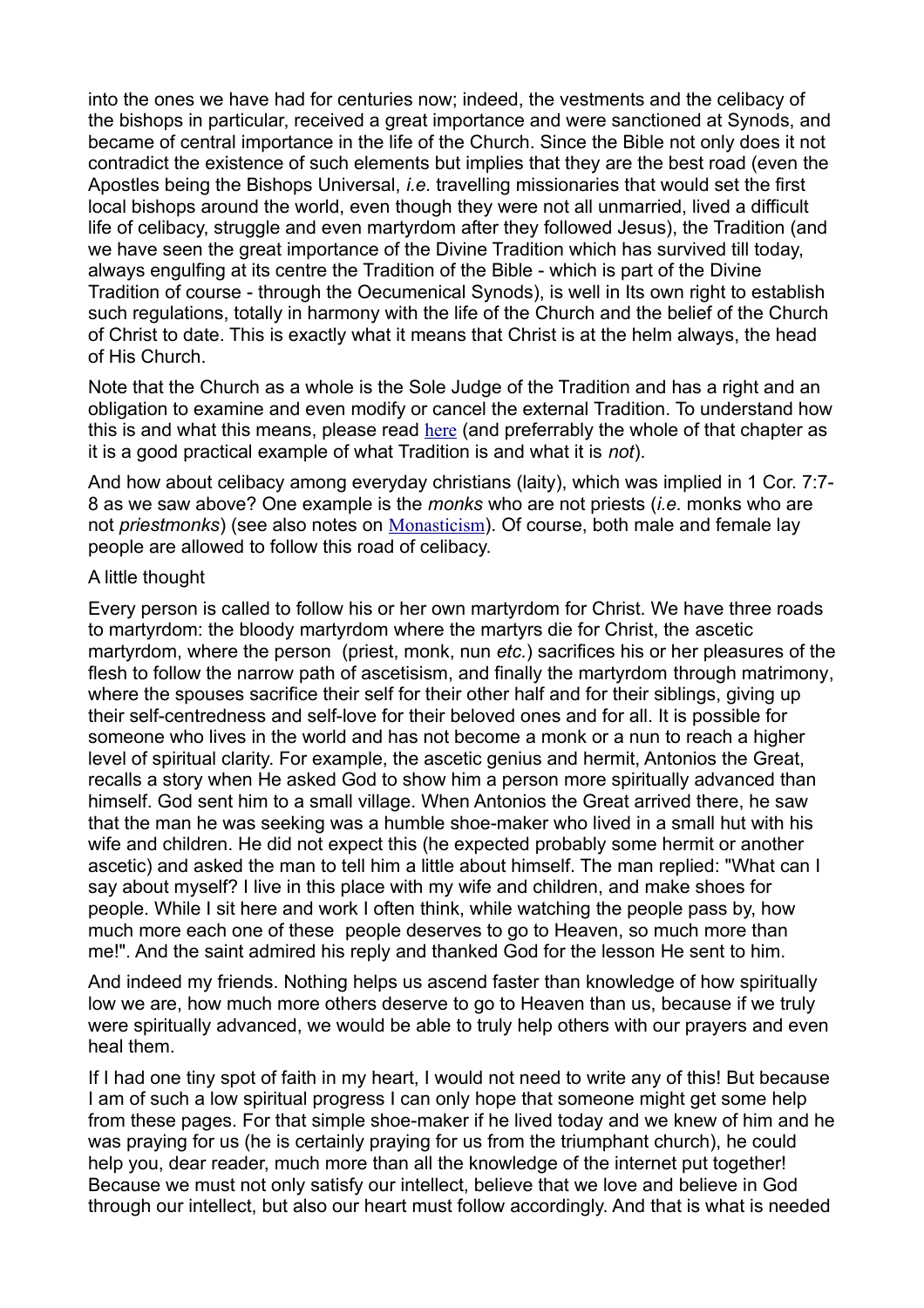for you, and for me, and for all of us.

May the Lord help you and grant you many good years.

ZIONISM

Based on the teaching of the holy Bible, there are no discriminations between the nations; God calls people from all nations. The national and racial discriminations are now abolished and everything is conducted "in Christ" (Gal. 3:26-29).

The divine [oeconomia](http://www.eastern-orthodoxy.com/orthodoxy5.htm#oeconomia), therefore, is the same for all the nations; there are no two oeconomias, one that will end with the "receiving of the Church", and another one during some earthly reign for a thousand years under the Jews.

Israel was called first. But the Israelites rejected this calling, and for this reason the other nations come first now. When the "fulness of the nations" is completed, the Israelites will be called again. Then this will become "their fulness" (Rom. 11:12. 15-21. 25-32. Matth. 21:43. 13:46).

Israel's fall became the reason for the inauguration to be passed on to the other nations. However, "their fulness" will be treasure for the Church (Rom. 11:12). This will take place after the "fulness of the nations", *i.e.* after the number of the ethnics (pagans *etc.*) that will convert to Christianity is completed (Rom. 11:25).

# *SECULAR MUSIC IN CHURCH INTRODUCTION*

We will briefly quote some of the things the Fathers of the Church have said regarding the use of musical instruments in Church worship.

The saintly Western father Augustine mentions: "musical instruments were not used. The

pipe, tabret, and harp here associate so intimately with the sensual heathen cults, as well as with the wild revelries and shameless performances of the degenerate theatre and circus, it is easy to understand the prejudices against their use in the worship." (Augustine 354 AD, describing the singing at Alexandria under Athanasius).

St. John Chrysostom talks similarly saying: "David formerly sang songs, also today we sing hymns. He had a lyre with lifeless strings, the church has a lyre with living strings. Our tongues are the strings of the lyre with a different tone indeed but much more in accordance with piety. Here there is no need for the cithara, or for stretched strings, or for the plectrum, or for art, or for any instrument; but, if you like, you may yourself become a cithara,



mortifying the members of the flesh and making a full harmony of mind and body. For when the flesh no longer lusts against the Spirit, but has submitted to its orders and has been led at length into the best and most admirable path, then will you create a spiritual melody." (Chrysostom, 347-407, Exposition of Psalms 41, (381-398 AD) Source Readings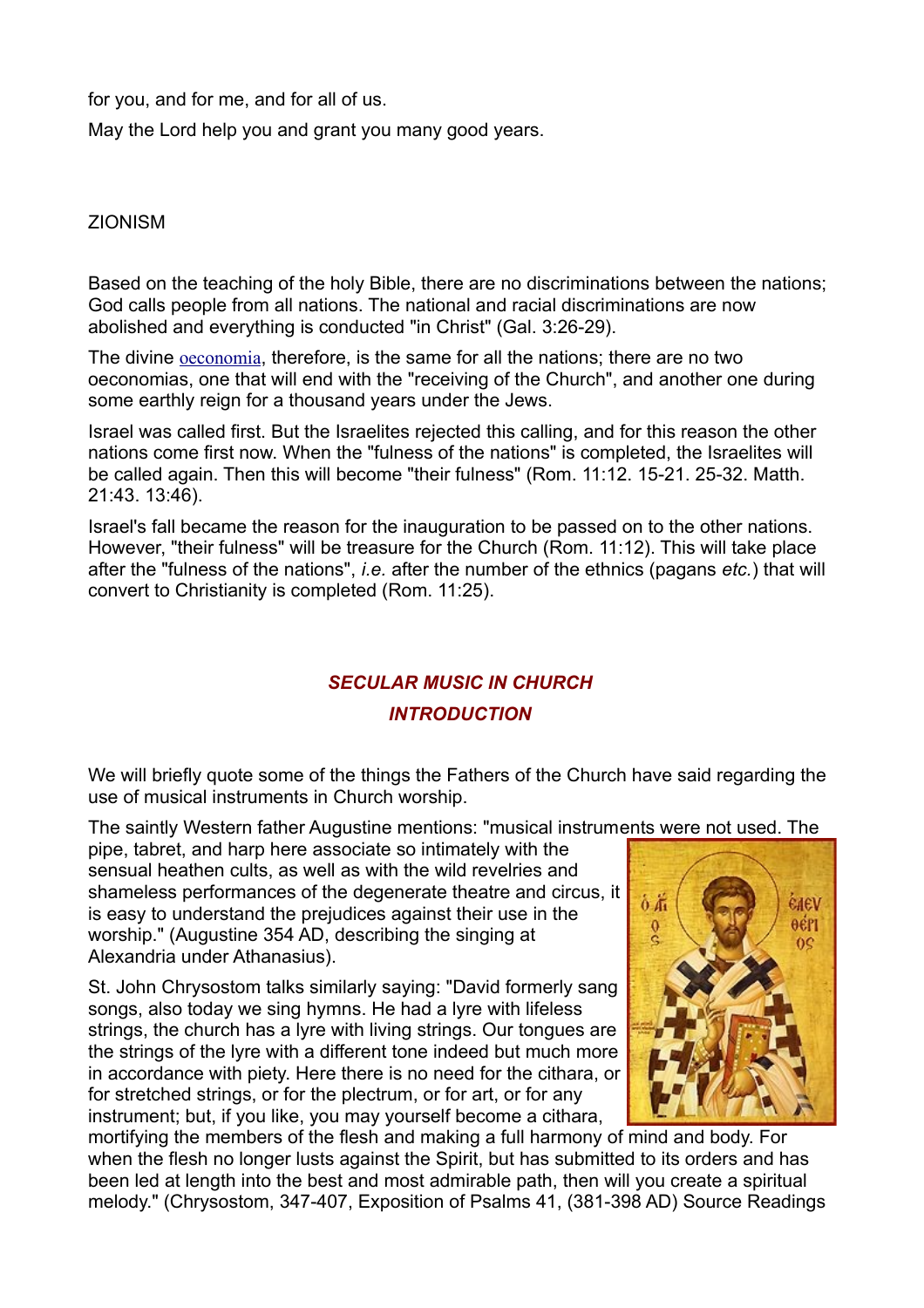in Music History, ed. O. Strunk, W. W. Norton and Co.: New York, 1950, p. 70).

Eusebius of Caesarea also quotes: "Of old at the time those of the circumcision were worshipping with symbols and types it was not inappropriate to send up hymns to God with the psalterion and cithara and to do this on Sabbath days... We render our hymn with a living psalterion and a living cithara with spiritual songs. The unison voices of Christians would be more acceptable to God than any musical instrument. Accordingly in all the churches of God, united in soul and attitude, with one mind and in agreement of faith and piety we send up a unison melody in the words of the Psalms" (commentary on Psalms 91:2-3).

Even though we will find musical instruments in Protestant churches as well, their leaders seem to have different opinions. Regarding the "reformists" of Protestantism, here is what they said:

Luther said: "The organ in the worship is the insignia of Baal. The Roman Catholics borrowed it from the Jews" (Martin Luther, Mcclintock & Strong's Encyclopedia Volume VI, p. 762).

Calvin, even though in his rationalistic spirit fails to understand the importance of incense used in liturgical services and the lighting of lampads which were both kept as part of the first-christian Tradition, *did* believe that musical implements must be avoided; he said: "Musical instruments in celebrating the praises of God would be no more suitable than the burning of incense, the lighting of lamps, and the restoration of the other shadows of the law. The Papists therefore, have foolishly borrowed, this, as well as many other things, from the Jews. Men who are fond of outward pomp may delight in that noise; but the simplicity which God recommends to us by the apostles is far more pleasing to him. Paul allows us to bless God in the public assembly of the saints, only in a known tongue (1 Cor. 14:16). What shall we then say of chanting, which fills the ears with nothing but an empty sound?" (John Calvin, Commentary on Psalms 33).

Of course Calvin here presents a very naive idea about the transfer of customs in the Church through the ages since his rationale is applied here outside the context of Tradition: the customs were not borrowed but complemented, to become part of the Christian Temple. Their presence does not necessarily imply pompousness. Of course there is nothing "unknown" as regards the tongue in which hymns are chanted. Therefore the whole argument that Calvin presents here is rather shaky, essentially based upon his personal preferences, since he now replaces the Pope as the unique interpreter of Scriptures. It would be constructive at this point for the reader to examine [this article](http://www.eastern-orthodoxy.com/ritual.rtf) as regards the presence of "rituals" in the temple.

At any rate, what is important for our discussion is that he was against the use of musical instruments in worship, despite what contemporary Protestants do.

John Wesley, founder of Methodism, praised by many Protestants (Anglicans, for instance, who use musical instruments in their worship; from pianos in High Church to electric guitars and drums in Low Church) quotes in Adam Clarke's commentary, Vol. 4, p. 685: "I have no objection to instruments of music in our worship, provided they are neither seen nor heard".

Even the Frankolatin parachurch admits that the first Christian music in Church was only vocal (*c.f.* Catholic Encyclopedia, Vol. 10, p. 648-652. Vol. 10, p. 657-688).

Of course, what the parachurches believe is not essential for our discussion (at least for the expository part). It is however interesting to note that, despite the "laws" imposed by the "reformers" and despite the fact that the "Roman Catholic Church" admits that first Christians would only have vocal music in their Church, and Ecumenical Synods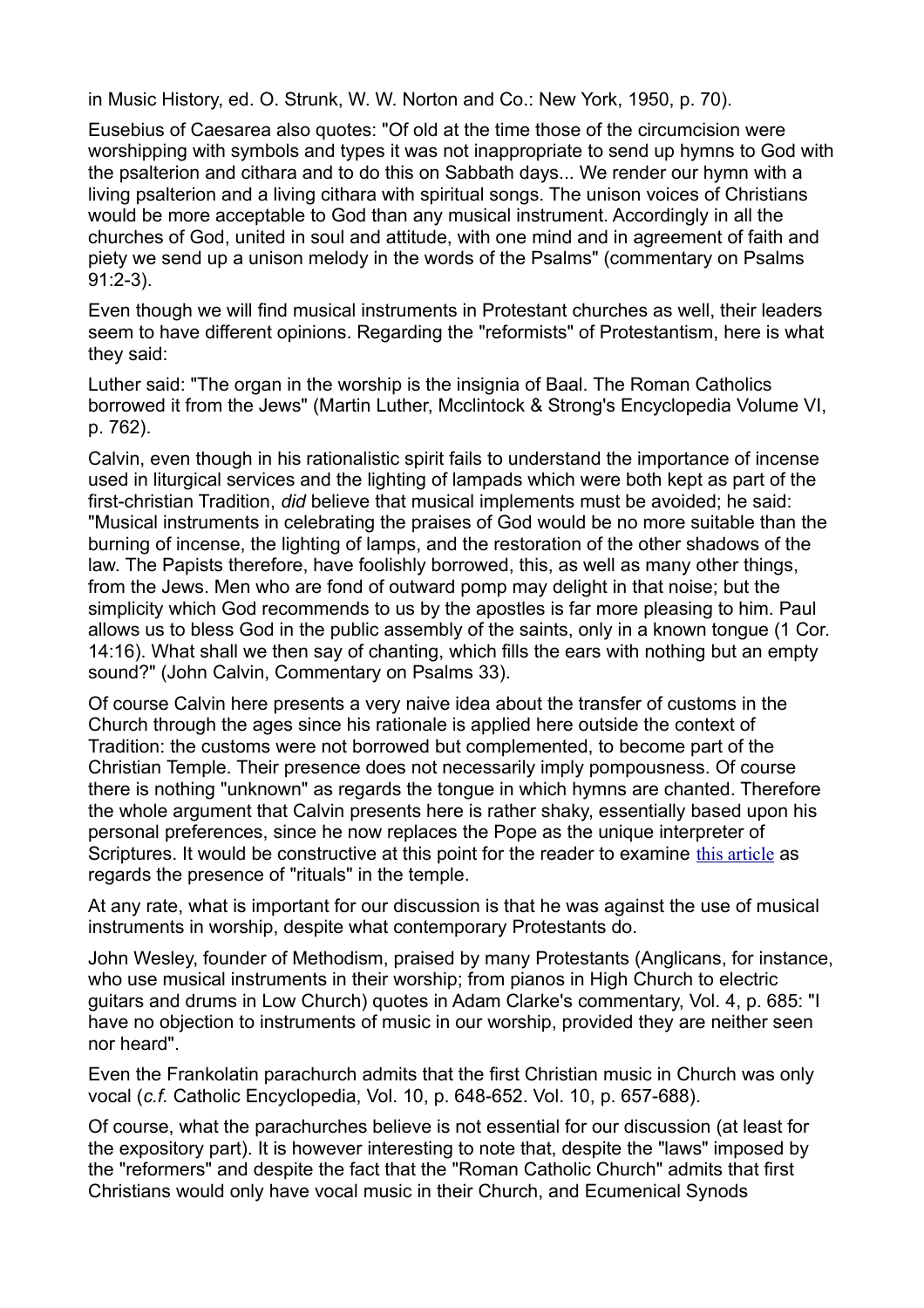discussed the need for *katanyxis* (in the sense of *devoutness*) in the temple while praying, they still use musical instruments (the Frankolatins use the organ and orchestras, and among the Protestants that use instruments one could find anything from a simple piano or classical guitar to electrical guitars and ecstatic background music, such as "christian discotheques" and similar musical events).

One of the main problems of course that the musical instruments cause is that they do not let the faithful concentrate to prayer and, rather, the focus is on the singer and the musical group that is playing or to the splendour of the organ. All these means do not let the faithful person concentrate and pray humbly to the Lord with the other people but make him enjoy the event in the same way he would enjoy a show at the theatre or in an orchestra. There is an immediate danger that the Christian will not be going to church to pray but to enjoy the performance. The devil can very easily use this to ensure that it becomes the central part of the whole worship; and indeed, if you look at the various "Willow Creek" or some of the other "live worships" you will always see a secular singer at the front, not an icon of the Lord or something spiritual. It will be like a usual pop album; and this in fact has become known as "Christian music"! The centre is always on the singer, whereas the lyrics come to the people in the background, as secondary. Most of such music is relatively mild, though we do have the odd repetitive ecstatic piece hammering down our ear drums; the Protestants support this is a means to bring the message that Christ is our Saviour although we are not sure why this has got to be done by someone shouting like a mad man and why on the other hand when it is time for prayer Orthodox Christians are scorned many a time for repeating certain prayers (*e.g. Kyrie Eleison* said 40 times on occasion *etc.*)!



Instrumental music - while it certainly existed in the form of instruments in Old Testament times - never became of central importance in the Church of the post-apostolic years. Simplicity implies humility and musical instruments used in church worship lead the person to feel the warmth of the music and not of God, to lose humility if he/she is a good singer and thus praised by others *etc.*. To prove this, all you have to do is ask people who truly view musical instruments as a central part of their worship (*e.g.* Evangelical Anglicans) if they could do without that music. When music is lacking in their gatherings this is not liked at all! Of course, musical "haven" is a great way to attract people in church. But church is not a market, where we advertise our product, for curious by-passers to enter in it. We do not change the Church and her ways in order to please some people who want to enjoy a show. Christianity is not a show. The people who

enter the Church must enter humbly and with their thoughts being only of God; it does not matter if the little choir or chanter is out of tune slightly, or if they do not sound very well in some way. What counts is the words of prayer, and only through [vocal music](http://www.eastern-orthodoxy.com/mysteries2.htm#vocal), which is what was given to us through the Tradition, can we concentrate in our praise to God. And when we do not concentrate the devil is truly enjoying himself for he can do anything he wants with us.

At this point it would be constructive to recall another important objection of the Protestants. Fun! The Psalms tell us we must praise the Lord with guitars and trumpets, so yes, we can have fun! Does it say anywhere a Christian must not have fun?

Let us then examine the NT and see the spirit of the Bible as to the typical behaviour of a Christian. If we turn to the NT we will see in many places that the disposition of a Christian should not be to have fun with the world but to carry his Cross too, away from the world. As James writes characteristically: "Draw near to God and He will draw near to you.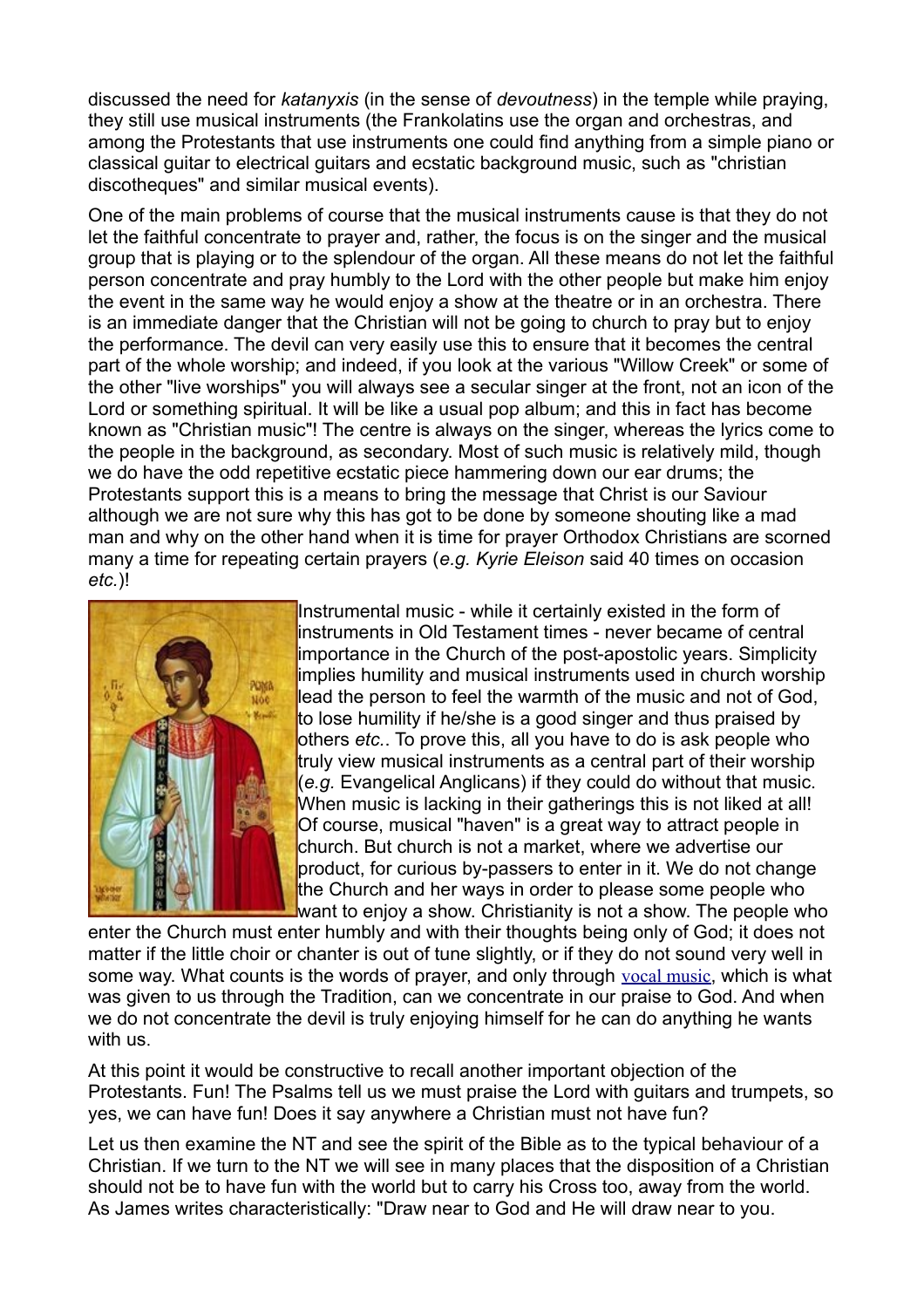Cleanse your hands, you sinners, and purify your hearts, you men of double mind. Be wretched and mourn and weep. Let your laughter be turned to mourning and your joy to dejection" (James 4:8-10). Fun? Frivolity? Of course, it is not a sin for a lay person to have some solemn fun within limits! Christ participated in the celebration of the marriage in Canah, where He also performed His first great miracle, that amazing protypon of the Eucharist offering to come. But in our life in Christ we must move away from fleshly pleasures as much as we can in order to try and live life in Christ. This is what James is telling us, essentially. But the Church is the Body of Christ, where the Orthodox belong to and must therefore try and imitate the life in Christ suggested by James. During the Liturgy, the whole of the Church meets mystically and unites during the terrifying Sacrifice of our Lord. This is the life in Christ, which we must live in the temple as well, for the temple becomes abode of the living God and all His Church, it is not just a building where we meet to pray only.

Another problem is that popular music which has long been associated with or is directly demonic music (loud, constant beats leading to ecstasy, sexual frenzy and/or emotionalism), is used by Protestants. That introduces an additional problem; the problem with the Frankolatin parachurch in this respect is that the people enjoy a lot the classical music show and the splendour associated with it, and thus cannot possibly feel true *[katanyxis](http://www.eastern-orthodoxy.com/mysteries2.htm#katanyxis)*. You can imagine how much more this is the case with people who have degraded their spiritual behaviour to such an extent that they associate it with popular music (pop, jazz, rock 'n' roll *etc.*) This topic is enormous and we can only briefly touch upon it at the moment. For those who think otherwise however, let them ponder upon this: from the era of the Beatles who were supporting the Indian beliefs and brought back to Europe the mystical theosophical teachings of Tibet, who blasphemously claimed they were more popular than Christ and gave us the first backward message on a label, all the way to today with blasphemous pop singers such as Madonna (recall "Like a virgin"), Robbie Williams, and the others (all of which rely upon sex as a means of publicising their music) - and we are not even going to touch upon the rock or heavy metal scene- what do we have? Ecstasy, sex, drugs, blasphemy, degradation, non-Christian "ethical" (or not so "ethical") values ... We know of Protestants who sing in their churches "Jesus loves you, Mrs. Robinson" bringing to mind Simon and Garfunkel, now the soundtrack of the film ... "The Graduate"! Such disrespect!

But even if we assume we ensure all the songs used in our worship are entirely "clean" from bad elements in current music trends we are still following musical styles associated with purely carnal images and connotations. Even if we are dealing with so-called "classical" music. Can we follow upon these trends just because they are popular among people in order to bring them closer to Christ? Is the Church then a secularised institution? This is exactly why Holy Tradition has wisely refined the ecclesiastical chanting we follow today in Orthodoxy (which included before the Schism similar [Latin forms](http://www.eastern-orthodoxy.com/mysteries2.htm#vocal) in the West), to make people realise that this is not music "just for the ears", but of a different purpose; it must differ from common everyday music not only out of respect for our Lord and King, but also because it must be something which does not change depending on the current trends of music, most of which is totally alien to the life of the Church both with its tunes (loud, with beats) and its lyrics (none complimentary to the soul) and more importantly which is unable to help us move spiritually.

For example, how can the existing chants of the past two millennia be sung in revised musical implementations? Imagine singing "Thine birth O Christ" with an electric guitar: an instrument that brings to mind tight jeans, sexual "freedom" (the rock 'n roll era) and junkies who are at best atheists. But even if it does not bring any of that to mind, what person won't be moved to start "rocking to the beat", smiling, grinning,clapping, and totally losing the precious connection to the spiritual ladder that will drive him upwards?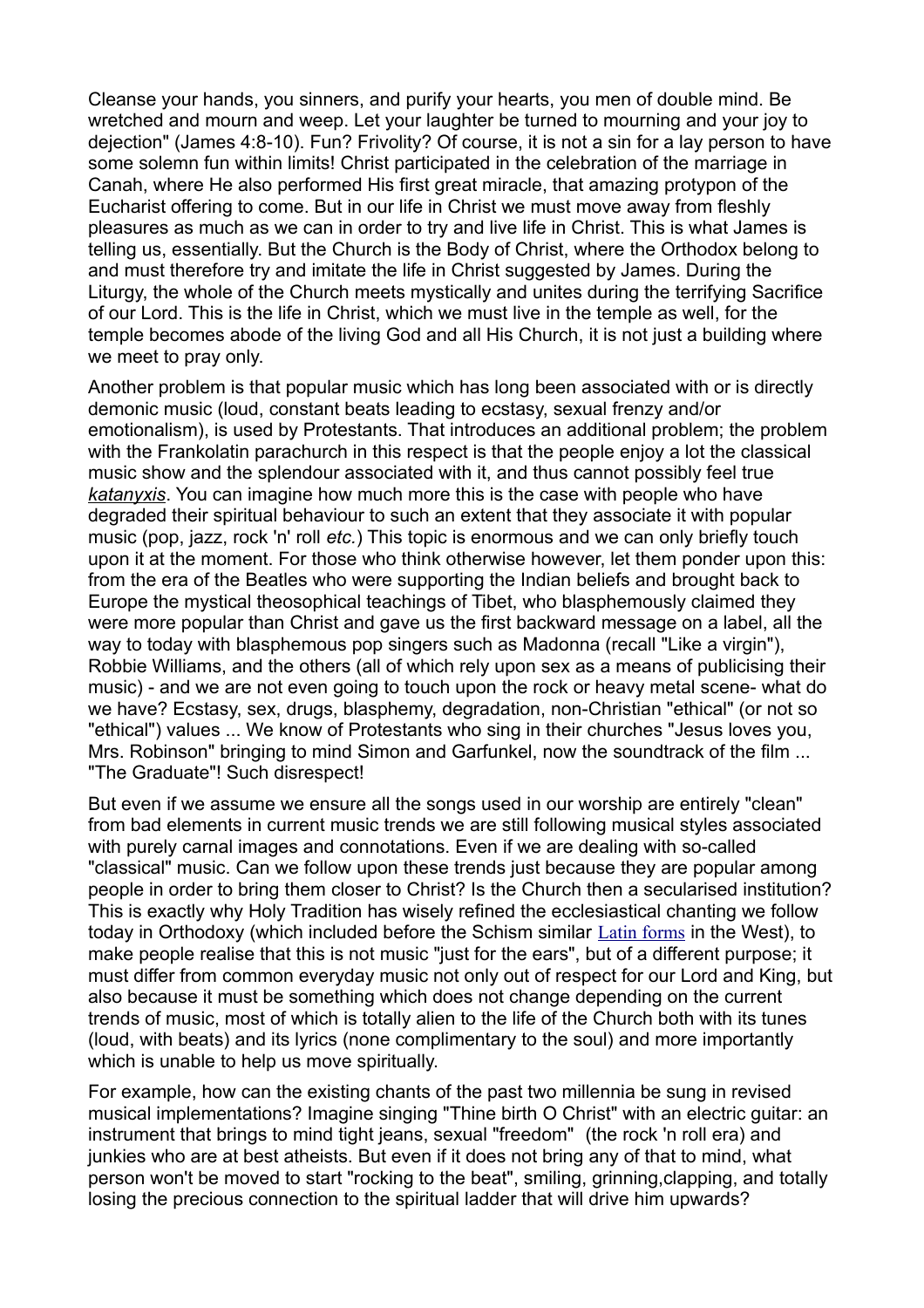Many times we see people discussing whether this or that musical trend is beneficial to the soul or not. While it is true there can be secular music which is not bad for the soul, and indeed good music can even be beneficial to the soul, it is not a random event that monks - those soldiers of Christ who try to follow Him as much as possible - listen to no (secular instrumental or non-instrumental) music at all. Music is still a pleasure and thus something that ties us down to earth and does not allow us to ascend. Even [Byzantine](http://www.eastern-orthodoxy.com/mysteries2.htm#vocal) chant loses a lot of its "hypostasis" when chanted in a very pompous way; because it loses its spiritual element. It is not only our best (clean and decent, not necessarily expensive) clothes we must wear when going to church but also the best ecclesiastical music that we must practise; and we cannot use any music that leads to ecstasy, or which has been associated with evil practices, or that cannot help us concentrate -- but at best (if it is *e.g.* some "slow" guitar song) makes us feel emotionalist (as if we were in a blues bar) -- as Church music!

Those who have felt *katanyxis* at Church may recall before they felt it how static and even boring [Byzantine](http://www.eastern-orthodoxy.com/mysteries2.htm#vocal) (or its analogues of [Russian](http://www.eastern-orthodoxy.com/mysteries2.htm#vocal), Rumanian *etc.*) chant would sound to their ears, or perhaps how simple in some ways. This was because they were not ready spiritually; they were trying to concentrate on the chanting itself in order to gain pleasure out of it, whether consciously or unconsciously. But when they were eventually carried through with their prayers of *katanyxis* they saw the difference, they realised how beautiful it was and how divine this music was; the by-product of the Tradition of the Church, the experience of the Ecclesia herself. Divine people wrote this music; not just everyday composers. Even geniuses' music (*e.g.* the music composed by Bach or Beethoven) is still "fleshly", secular. The people who wrote the ecclesiastical chants were ascetics and melodists, some of whom would hear divine melodies (like Romanus the Melodist would).

Let us bring a typical example: a few years back, a monk at Katounakia on Holy Mount Athos wrote new ecclesiastical chants on the [Byzantine keys](http://www.eastern-orthodoxy.com/mysteries2.htm#vocal), as wonderful and divine as the ancient ones were; and he did this while hardly having learned how to read or write. The chants were all written by his hand in perfect old Greek; something scholars could hardly do today! (His work was also rewarded by the Byzantine Academy in Athens). Of course divine prayers are written all the time (either for private use or [formally](http://www.eastern-orthodoxy.com/mysteries2.htm#formally)) by hundreds of such Holy Fathers, and many of the contemporary chants written are pious melodies in full harmony with all the ancient ones, equally wonderful, written in perfect *koine* Greek, by many Athonite (and other) monks. The point we are trying to make here is that, like in all other parts of the Holy Tradition, music composition (much like [iconography](http://www.eastern-orthodoxy.com/mysteries2.htm#iconography)) must also be done by people living in a "divine state", by people who have a "blessing" for this work; so that the end result can also be blessed (and felt as such by those of course who follow the same spiritual "frequency").

The above does not mean that we cannot use musical instruments to praise the Lord; this is clearly implied in the OT: "praise the Lord with cymbals" *etc*. However the Psalms here are simply trying to emphasise how much we must praise the Lord; us and all the cosmos, with our voices, with cymbals, with quitars with all possible means! The main point is at the emphasis. Thus it says: "Let every breath praise the Lord".

Also, we should realise that the use of instruments in the OT was due to the hardness of heart of the people of Israel who were not ready for the refined version of vocal music.

Of course, this was the case with nearly all issues in those days; people lived in difficult times and were still very far away from the time of Grace we live in. People were not ready yet for the ascetic journey of the ecclesiastic chant; they needed a lot of "fanfare" in order to become enthused in something. So we meet Christ giving the Decalogos to the Jews through lights and thunder; does God need to do this? But people were all still in a crude state then, they were not prepared for something better. (Of course, this was not the case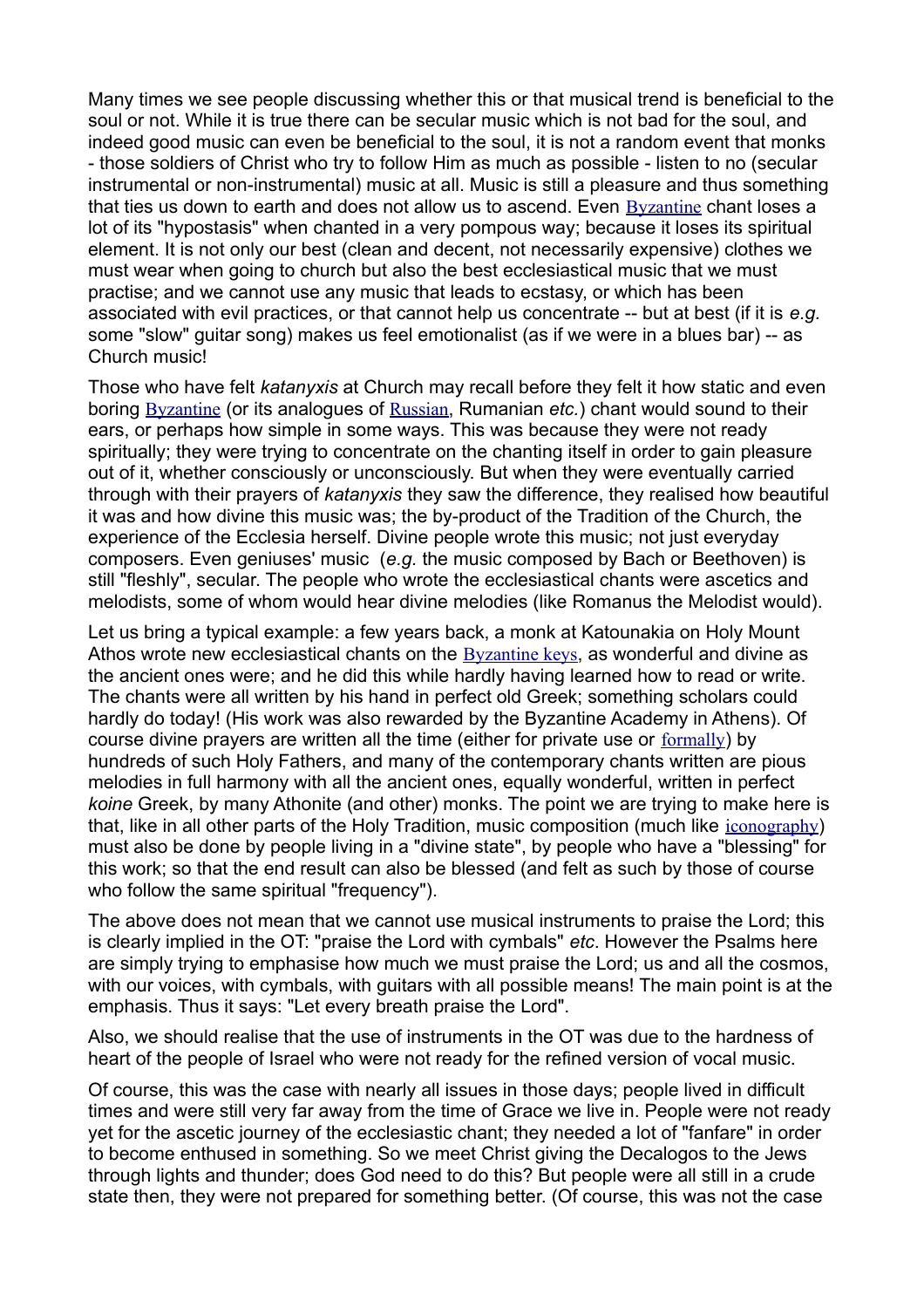for Holy Moses and the other Prophets who reached theosis). Even today, people in the Church who are spiritually immature get enthused with signs and such. Only people who move up the ladder to theosis understand more and more that God is Love and as such He is humble and expects us to cease being spiritual "infants" and to progress spiritually towards theosis. Only in terms of wickedness we should be like the infants!

But of course at the same time it is allowed to use instrumental music - provided it is decent - to praise the Lord but outside the temple. Nowhere does it prophesy in the OT that this is to be done within the Christian temple in the future. (Notice that the Jewish temple is not the same as the Christian temple of the NT times, as their purpose was different, and thus its use during the OT times does not count; also the former was meant to eventually be effaced as the only offering that would need to be given would be the *todah*, through eternity, namely what we call the Divine Eucharist). The worship in the Christian temple has a different purpose, and there is a time for everything. Outside the temple, we can praise the Lord in this way as well. The difference is not just a matter of "tradition"; it is a matter of Tradition. It is an essential difference in the concept of "worship" that Protestants and Papists adhere to, which is alien to Orthodoxy.

From an Orthodox point of view "church worship" has at its centre the Divine Liturgy and the Church is a temple, consecrated by a bishop, and not a mere building where we gather to pray. From this point of view, we can see why the first Christians, like us too, would not use musical instruments or pompous choirs (*i.e.* large choirs with splendour). Because we witness the fearful sacramental change of the Precious Gifts during our daily and Sunday worship at the temple; and if we are prepared to receive the Eucharist we shake and sigh within our hearts for what we are about to do (*i.e.* receive our Lord's Body and Blood) praying non-stop that this will not be to our condemnation but to our salvation; whereas, if we are not prepared and we can thus only receive the unconsecrated blessed bread at the end (the *antidoron*) by the priest, we still pray humbly and ask the Lord that one day we too will be allowed to participate in the Feast.

Now, in this setting, place a disco or an electric guitar inside the temple (a holy place, where all of the Ecclesia meets mystically, with the Virgin Mary, the Angelic Orders, the Saints, ready to honour and witness the one and only fearful Sacrifice of the Liturgy) with TV sets, video recorders and cameras and what you get is a market, a blasphemy against the holiest of places. But Jesus raised His whip when His temple had turned into a market, showing to us that humility and a contrite heart are what is strictly required within the environment of the temple; respect for the holy place of God; not trampling it with heathen acts of the flesh.

Of course the argument in the previous paragraph applies mainly to the Papist practice but also today to certain Orthodox temples (largely in the Diaspora) where by trying to imitate a distorted Western Christian ethos they have taken to using organs in their worship though -- we are glad to say -- to a relatively small extent. This shows clearly how a distorted view on Christianity affects all the areas of worship, even in this respect.

The argument of course does not apply to the Protestant parachurches as they have no notion of a temple but only buildings; so their main purpose is to gather to sing, pray and pass the time or have fun; our main purpose (and supposedly but not in reality that of Papists) is to attend the Liturgy and therefore the Eucharist. For the Protestants the Eucharist is only a symbol, and the building is just a building; for us it is not at all like that. Therefore the Protestants are excused in their behaviour (it is all part of the domino of heresy that alters Christian doctrine all the time).

The "Roman Catholics" should reconsider, though it is to be noted that part of their pompous ways has arisen due to their heretical views on papal primacy.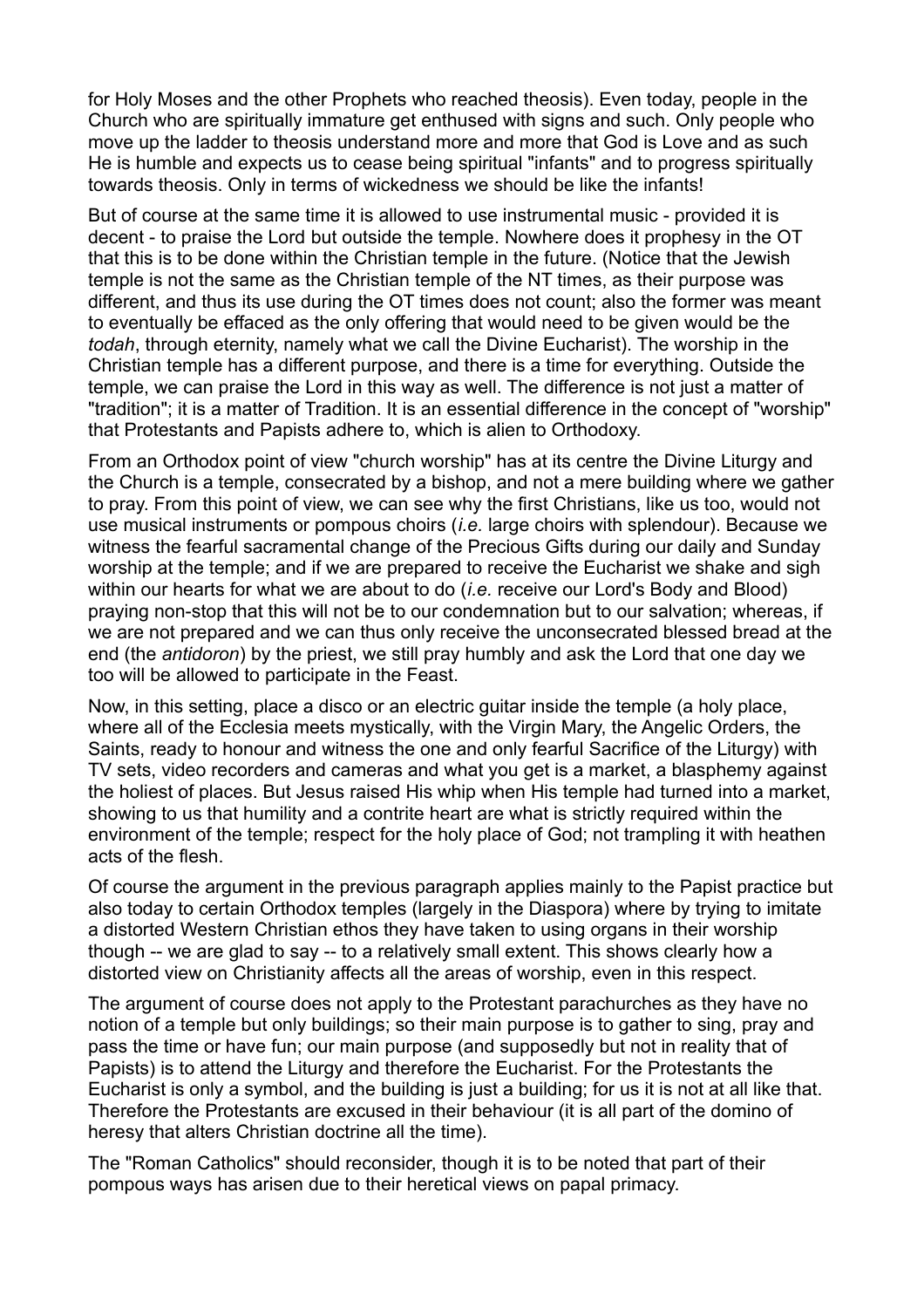Finally, those Orthodox who have taken up this bad habit should reconsider what piety truly entails and whether our need for pompous and extravagant music is due to our lack of having Christ within us, therefore needing to be entertained in a fleshly manner during the liturgical services, or just due to our inflated egos that make us want to show off our musical talents in the temple: either way, we are a long way from leaving this world during the Liturgy and seeing the angels, the bodiless powers, the Saints, smell the divine fragrance of the miraculous bones under the altar, watch the icons turn their heads and smile back at us and feel that amazing blessing emanate through our pores, that indescribable divine life on earth, that moment when heaven meets earth, when the Mother of God takes us in her arms and Christ shines His uncreated light upon us, while we cry kneeling down for mercy, because we have been blessed to witness such wonders and beauty even though we do not deserve it. In other words, we have a long way to go until we view the Liturgy in the [context of the Fathers](http://www.eastern-orthodoxy.com/mysteries2.htm#fathers).

In order for us to provide a more proper understanding of the issues above, we must separate Ecclesiastical Music from ordinary *kosmiki* music, by providing the reader with a more detailed examination of the development of Ecclesiastical Music in the West and the East, and the resulting differences. Ultimately, these differences reflect differences in theology, in the same way this has happened in both Iconography (statues replaced Icons) and architecture (God-comes-to-save-man domes are contrasted to the man-tries-to-find-God-through-his-intellect pointed roofs).

In a very real sense then, we shall see that Western ecclesiastical music is almost entirely identified with certain forms of *kosmiki* (secular, ordinary, non-ecclesiastic) music (most usually classical music). The best exposition on the matter can be found on the website of St. Anthony's monastery in Arizona. The link can be found [here](http://www.stanthonysmonastery.org/music/Intro.htm) and it is a must read if you wish to understand these issues in detail. Please also note that there is a PDF file you can download from the site (you will need to have the Acrobat Reader installed on your computer in order to view it).

### **EXPLANATION OF TERMS USED IN THIS SECTION**

- theognosia = knowing God, Christian wisdom, in the sense of 1 Jo. 4:6.
- winter, spring = in the koine text, it reads *πρόιμη i.e.* early and *όψιμος* for latter, but these words can also be used to refer to (both in koine Greek and everyday modern Greek) the *winter* and *spring* rains respectively, because the winter rain is the "early" rain and is thus known as the *proimi* rain; the same holds for the spring ("forthcoming") rain.
- charisma = spiritual gift in the sense of James 1:17 ; charismata is the plural.
- more than once = If he is a widow, he cannot re-marry, for then he will have married *more than once* in his lifetime. The matrimony in one woman as opposed to many women mentioned in this verse has precisely this meaning, and not "he must be monogamous and not polygamous" because matrimony "in the Lord" (*c.f.* [Matrimony](http://www.eastern-orthodoxy.com/orthodoxy10.htm) notes) presupposes unity of one man with *one and only one* woman. Therefore the "monogamous" in "marriage" is implicit throughout and "married more than one woman" can only mean therefore "married more than one womam in his lifetime, after the previous one passed away".
- formally = Of course, the Church has her monastics that continue to write hymns in fully "theologically correct" poetical styles, to this date. For example, recently (2004), the event of the first "exodus" of the miracle-working Holy Icon of The Tricherousa Virgin Mary from the Monastery of Chilandar on Athos, for reasons of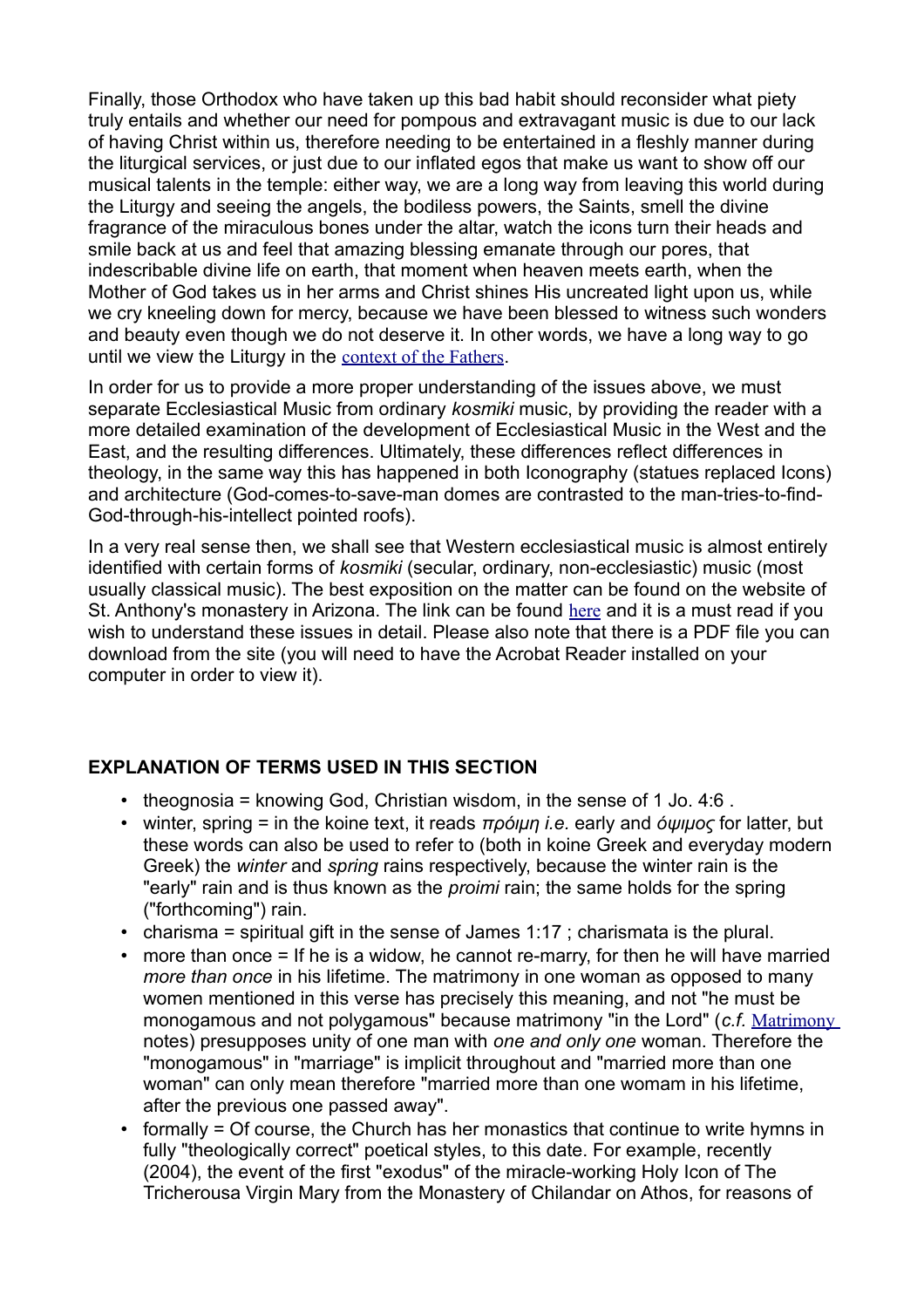pilgrimage to mainland Greece, saw the need of a Paracletic Canon for her, so it could be used henceforth by all pious Orthodox Christians. This task was assigned to Archimandrite Moses and his brothers in Christ, from the Monastery, who completed the task exceptionally well. If one reads the Canon, they will not be able to find anything "modernist" about it, for it faithfully follows the regulations set by our Holy Hymnography, within the set limits of this sacred art. At the same time, the poetic chants written are marvellously unique, full of distinctive depth and beauty, a depth that mirrors not only the human talents of the hymnographer monks but also the inner beauty of their life in Christ, through hidden struggles, Whose blessing they clearly had for this God-pleasing enterprise. May these words be a small thank you of gratitude towards all the wonderful monastics who labour for our salvation day and night.

- iconography = In order to understand the above points a little better, we strogly recommend [this article](http://oodegr.com/english/ekklisia/praktikes/theol_icons3.htm) on the principles of Holy Iconography.
- consequences = There is a myth that continues to this day, namely that the *filioque* became the main cause of the Schism of AD 1054 because supposedly the Hellenic Orthodox and Roman Catholic Churches held differed opinions on this issue. This myth must eventually be put to rest. Read [here](http://oodegr.com/english/biblia/romiosyni/perieh.htm) for some more information.
- alternate = Why on earth would the Bible alternate the two words *Bishop* and *Presbyter*? The reason is, as we said above, the word *Bishop* used in general in the koine (and modern) Greek, means *Overseer*. Indeed both the *bishop* and the *presbyter* today, are *Overseers* in the Biblical sense of the word (and *overseers* in modern Greek) because the former *sees over* the presbyters, deacons and laity, whereas the latter *sees over* the deacons and laity. Both *supervise* the Church. From the post-apostolic times till today, however, the word *overseer* (*episcopos*) is used exclusively for what we call today *bishop*; why this is is evident from the notes above; read on.
- gehenna = from old Greek, this word means a place outside where rubbish was thrown in and burnt; something like a dump.
- hieromonks = Priest monks.
- imposing = Celibacy is imposed only upon bishops. Vicars may marry, however they can only do so before their ordination for afterwards they "marry the Lord", Who exactly for this reason is also known as the Bridegroom (and the Church - female structure in Greek - as the Bride)
- *katanyxis* = Please note that in a number of other occasions this word carries negative connotations.
- shaven = While no Oecumenical Synod has mentioned anything explicitly regarding the issue of the priest's beard, this does not necessarily mean that priests are supposed to shave. What it means is that, the Church, for reasons of Economy, accepts such priests into Her realm, since of course this is not a dogmatic issue. Alas, a few priests who just think in terms of "what the rules allow", and not truly enquire within their hearts why this external element of the faith has survived for such a long time, do shave (esp. in the Western "diaspora" *e.g.* some OCA and GOA priests). The Tradition informs us that in the 1930s a priest - now a Saint of the Church - fr. Joachim from St. Anne's *Skete* on Athos (the *Ayiannanites*) went to the USA. When he saw the situation where priests would shave (mainly in trying to be "modern" forgetting that shaving is really ... older than leaving a beard *i.e.* forgetting that this is the evolution of the Church if you like) he prayed to God to give him a very long beard. God indeed granted this, and (we have pictures to date to prove this and hundreds of people all over the world who knew him well and saw him) he received an extraordinarily long beard which would go all the way down to the ground literally sweeping the ground! A lot of priests in the States who saw this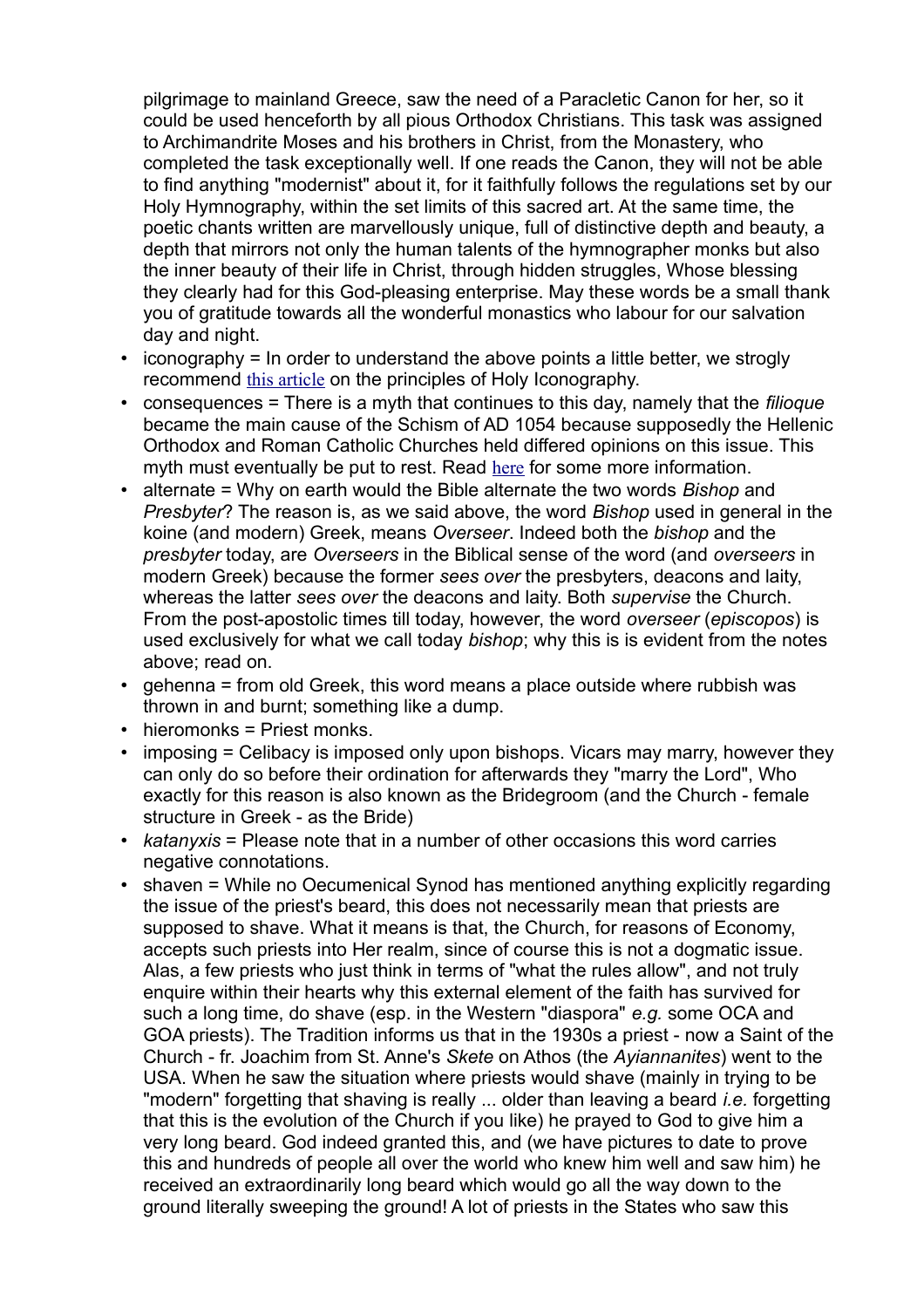miracle believed and grew back their beards. St. Joachim the Ayiannanites returned to Athos when he came back from the States, at the Skete of St. Anna, where he also slept in the Lord. However, we should also hasten to add here that this does not mean that if we see a priest in the USA who shaves that he is not a "proper priest". Many of these priests grow up in an environment where some of the canons are being neglected, but ultimately are pious and good hierarchs. Thus, even though we must try to obey the canons and those who knowingly throw them away show pride which might condemn them to eternal hell, deviations in the canons is not the same as deviation in the doctrines and ethos, which constitutes heresy. Another example then should be this: Elder Gerasimos (Abid) who was staying for a time at St. Anne's *Skete* left to go to the States. He taught theology at the Seminary in Boston, where he resided and became a well-known and very holy Orthodox hierarch that greatly helped to establish the early Orthodox communities in that troubled country. On certain occasions (major feasts *etc.*) he would return to his old "home" at St. Anne's *Skete* for pilgrimage and eventually return to his new residence in the USA. He did have a beard but it was small and quite trimmed. Once, when he was at St. Anne's with his slightly trimmed beard, some of the monks there were scandalised and some even referred to him as "the Frankish priest" when they would talk about him, an insult meant for his small beard. Sometimes, the priest that would cense the temple would not incense in his direction during the services! This holy man however endured all this happily and never said a thing. The situation was soon corrected when another holy monk from the same *Skete* mentioned to the fathers that "I see the Holy Spirit descending upon this man during the services and the devil standing in the middle of the temple and holding his belly in laughter, mocking us". This clairvoyant ascetic was considered very highly and when the others heard this they corrected their ways and asked for the holy hierarch's forgiveness and peace was once again brought in the *Skete*. Of course, we should not forget to add that some Holy Fathers of the Orthodox Church could not grow long beards. St. John Chrysostom hardly had any hair on his face, he was short and ugly. And yet when he opened his mouth golden syrup came out! (Hence his name *John of the Golden Mouth*). Arius, however, a contemporary heresiarch, was an influential tall and handsome man, with a long bushy beard and receiving great respect from the world of his times, greatly learned in the theological seminaries of his time and having a vast knowledge of ecclesiastical matters. And yet he was the leader of one of the most terrible heresies that ever plagued our Church!

• context of the Fathers = The Fathers would never of course *look for* signs or other miraculous blessings to be bestowed upon them during the Liturgy. Those elders who did quickly fell into demonic *plani* (delusion), as the countless stories in the *Gerontika* tell. The Fathers of the Church would be humble and stay within the humble non-pompous atmosphere of the Divine Liturgy and only pray that Christ shows them their shortcomings and forgives them their innumerable sins. The Fathers considered themselves worse than anyone else and for this reason they would be worthy to watch the Bodiless Powers, Virgin Mary, the Saints, even Christ during the course of many Liturgies. After all, with their humility, their constant fasting and vigils, with their struggles, they had already "left the world". Such signs, therefore, would never be considered by them as something they were truly worthy to witness -- indeed, in many instances their first thought was that the cunning one (the devil) was trying to deceive them by "lights" and they would always do the Sign of the Cross and even ask the appearing Saints prostrate before the Icons to show to them they are not demonic -- but they would simply not think about it: these were realities which they believed in, and sometimes Christ deemed right to give them